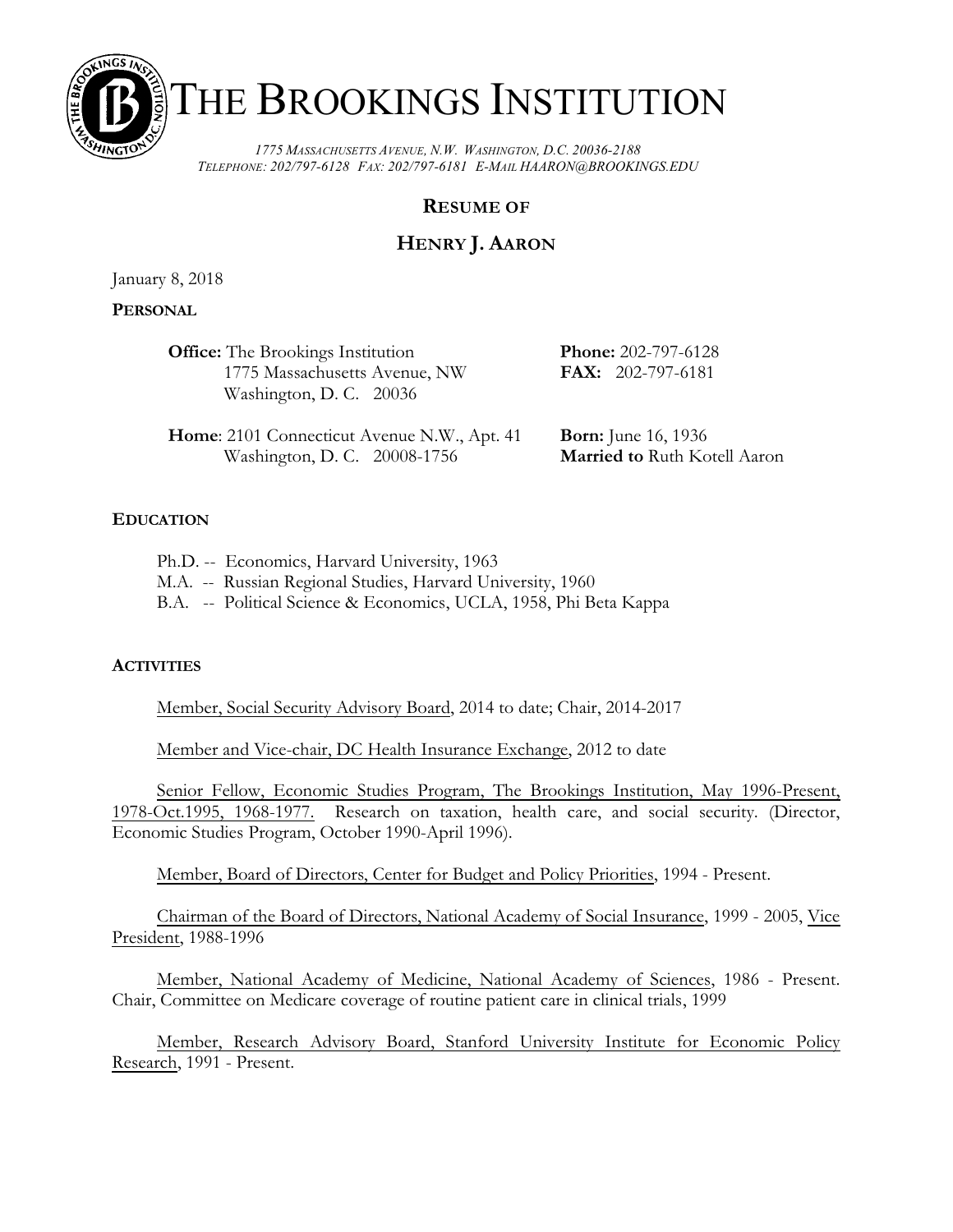#### **OTHER EXPERIENCE**

#### **Government**

Member, Panel of Economic Advisors, The Congressional Budget Office, 2009-2011

Member, Panel of Health Advisors, The Congressional Budget Office, 2011-12

Chair, Institute of Medicine, Committee on Routine Patient Care Costs in Clinical Trials for Medicare Beneficiaries, 2000.

Member, Taxation Advisory Board, Joint Committee on Taxation, 1996-1998

Co-chair, Consultants Panel, Statistics of Income Division, Internal Revenue Service, 1991 - 1998.

Member, Committee on Behavioral and Social Sciences and Education, National Academy of Sciences, National Research Council, 1983 - 1991.

Member, Urban Policy Working Group, Department of Housing and Urban Development, 1979 - 1980.

Chairman, Advisory Council on Social Security, 1978 - 1979. The thirteen member Advisory Council is appointed every four years to advise Congress and the Secretary of the Department of Health and Human Services on the status of benefits and financing of social security and to recommend changes.

Assistant Secretary for Planning and Evaluation, Department of Health, Education, and Welfare, January 1977 - December 1978. Headed office responsible to Secretary and Under Secretary for providing analysis of current policy issues, preparing legislative program, and maintaining and enforcing departmental planning calendar. Supervised staff planning and evaluation offices covering health, education, income security, and social services and employing 300 people. Administered \$50 million budget for research, evaluation, and personnel.

Chairman, Panel on the Housing Allowance Experiments, Department of Housing and Urban Development, 1975 - 1977. Chairman of external interdisciplinary panel to monitor the progress of the housing allowance experiments and to evaluate the research reports prepared by the principal contractors in order to assist HUD in determining how these reports should be used in the formulation of policy and the contractors in modifying research methods.

Member, Council of Economic Advisers, State of Maryland, January 1969 - 1975. Consultant to the Governor of Maryland on economic aspects of state tax, expenditure, and regulatory policies; Member, Commission to Study the State Tax System, 1969, 1970.

Senior Staff Economist, the Council of Economic Advisers, July 1966 to June 1967. Staff work in taxation, human resources, and income maintenance.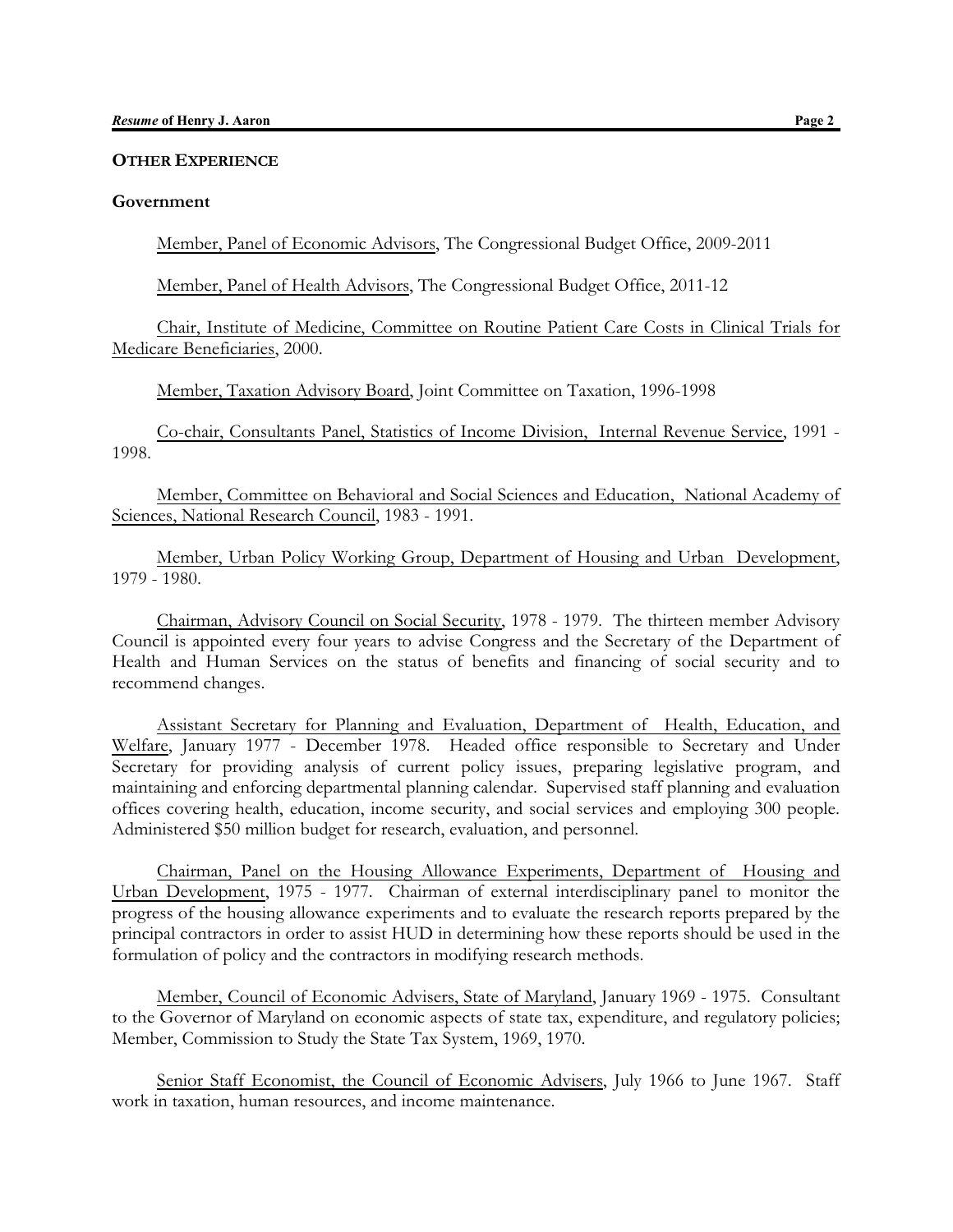#### **Academic and Other**

Member, Visiting Committee, Harvard University Medical and Dental Schools, 2007 - 2015

Fellow, Bellagio Center, The Rockefeller Foundation, Mary 2004

Member, Board of Visitors, Sanford Institute of Public Policy, Duke University, 2002

President elect, President, Association for Public Policy and Management, November 1997- November 1998, November 1998-November 1999

Guggenheim Fellow, Center for Advanced Studies in the Behavioral Sciences, September 1996- May 1997.

Member, Board of Directors, Georgetown University, 1995 - 1998. Member Committee on Medical Center Affairs and Academic Committee

Director, Economic Studies Program, The Brookings Institution, October 1990-April 1996. Administered economic studies program for fifteen senior fellows and support staff.

Member, Harvard University Graduate Society Council, 1988 - 1990.

Participant, American Assemblies of Columbia University, Harriman, New York, on tax reform in 1985 and on health policy in 1986.

Member, Visiting Committee, Department of Economics, Harvard University, 1985 - 1989.

Faculty, Salzburg Seminar on American Studies on Worldwide Crisis in Retirement Income Systems, Salzburg, June 1982.

Distinguished Policy Fellow, Graduate School of Public Policy, University of California, Berkeley, November 1981.

Member, Executive Committee, American Economic Association, 1978-1981; Vice President, 1990-91.

Faculty, Department of Economics, University of Maryland: Associate Professor, 1967-1974; Professor of Economics, September 1974-January 1977; 1979 - 1989

Visiting Professor of Economics, Harvard University, Fall 1974.

Instructor in Economics, Department of Economics and International Tax Program (School of Law), Harvard University, 1963 to 1966.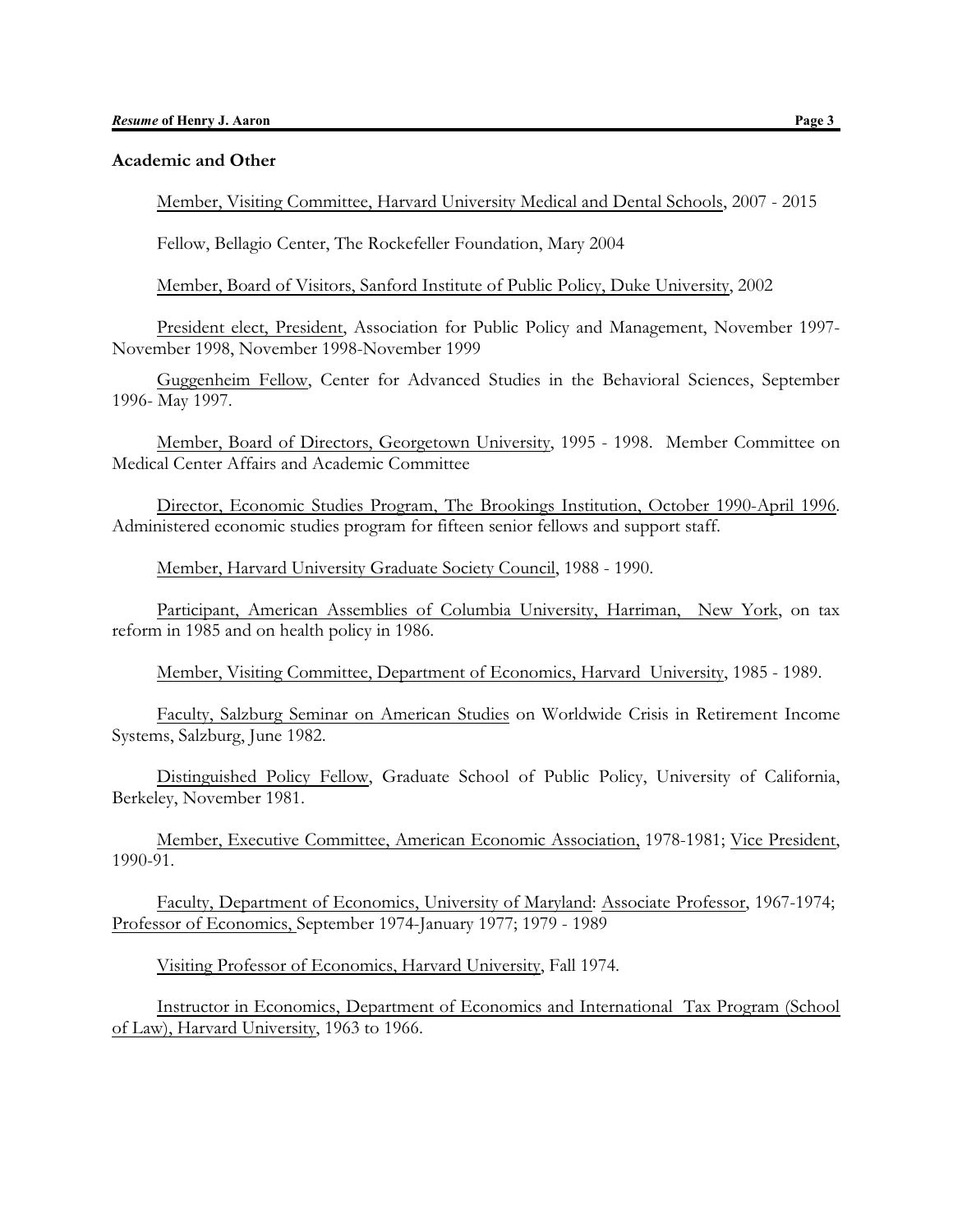#### **Other**

Faculty for Cerner Corporation, program in health economics, 2011, 2012, 2013, 2014, 2015

Chair, Rockefeller Foundation Committee to oversee project on economic insecurity, 2007- 2008

Member, Board of Directors, American Tax Policy Institute, 2000 -2007

Member, American Academy of Arts and Sciences, 1993 - present; Councilor, 1997 - 2000

Member, Behavioral Economics Roundtable, Russell Sage Foundation, 1998-2005

Member, Robert Wood Johnson Panel, National Advisory Committee, Scholars in Health Policy Research Program, January 1993 - Present.

Member, The RAND Corporation, Summer Institute on Reform of Health Care Financing, July 1992.

Member, Baseball Economic Study Committee, Major League Baseball, 1990 - 1992.

Member, Research Advisory Board, Committee for Economic Development, 1988 - 1991

Senior Associate, Policy Economics Group, Peat, Marwick, and Main, Washington, D. C., 1986 - 1988. Consultant on taxation and medical economics.

Trustee, Teachers' Insurance and Annuity Association of America, 1983 - 1987.

Faculty, Retreats of House Committee on Ways and Means on tax reform, September 1984 and September 1985; health care policy, March 1985; the impact of demographic, social, and economic trends on programs under the jurisdiction of the Committee, March 1987.

Member, Panel on Quality Control in Welfare Programs, National Academy of Sciences, 1986 - 1988. Panel to examine the current quality control system in food stamps, AFDC, and Medicaid and to recommend changes.

Member, Economic Advisory Board, National Savings and Loan League, 1980 - 1982. Panel advises president's commission on economic prospects of particular relevance to the savings and loan industry.

Member, Panel on Statistics for Family Assistance and Related Programs, National Academy of Sciences, 1981. Panel to investigate the adequacy of existing data and the costs or savings from possible changes in the collection of such data.

Member, Health Policy Advisory Committee, Health Policy Program, University of California, San Francisco, School of Medicine, 1979 - 1980.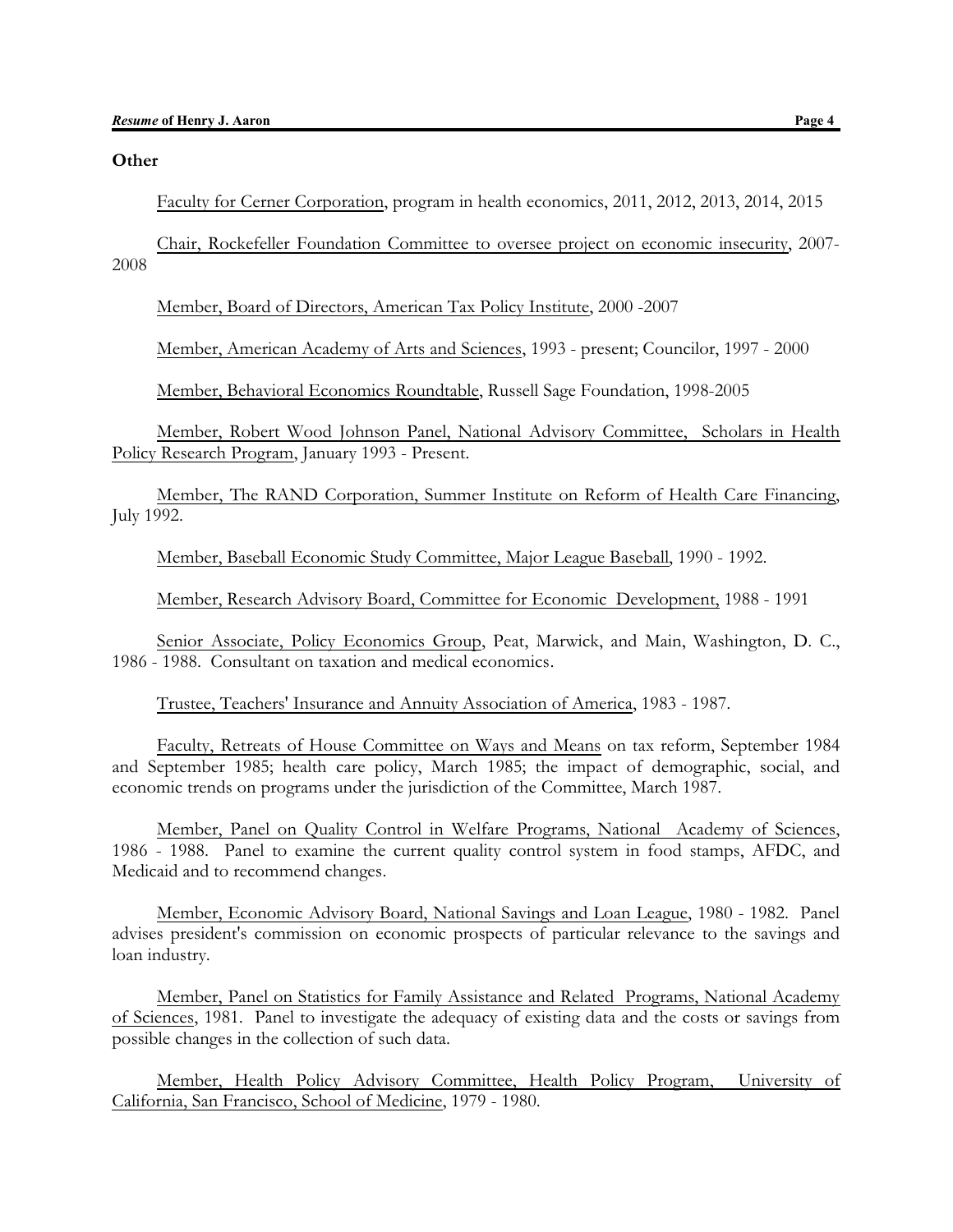Member of the Board of Directors of the Council for Applied Social Research, 1978 - 1980.

Participant, Workshops on Education in a Changing Society, Aspen Institute, 1975, 1976.

Assistant to Robert A. Wallace, Assistant Secretary of the Treasury, June to September 1961.

### *Journals*

 *Journal of Health Economics*, Member of the Editorial Board, 1982 - 2006 *Journal of Public Economics*, Associate editor, 1988 - 1998 *Journal of Economic Perspectives*, Associate editor, 1987-1997; member, Advisory Board, 1997 present

# **INVITED LECTURES**

AIR Research Planning Conference, 2015 Health Insurance Executives Summit, 2015 National Press Foundation, 2014 University of Chicago, April 2013 University of Georgia, April 2013 AMA, January 2013 Conference of Catholic Bishops, November 2012 Children's Hospital Association, October 2012, September 2016 Atlantic Information Services, October 2012 Institute for International Research, March 2012 Rockford Illinois Chamber of Commerce, November 2011 Phi Beta Kappa, June 2011 Princeton University, May 2011, November 2012 GAO, May 2011 University of Missouri, May 2011, April 2012, March 2013 Colby College, April 2011 Health Reform Conference, March 2011 AHIP, March 2011, September 2012 National Congress on Health Reform, January 2011 Child Health Care, May 2010, June 2010 National Blood Foundation, April 2010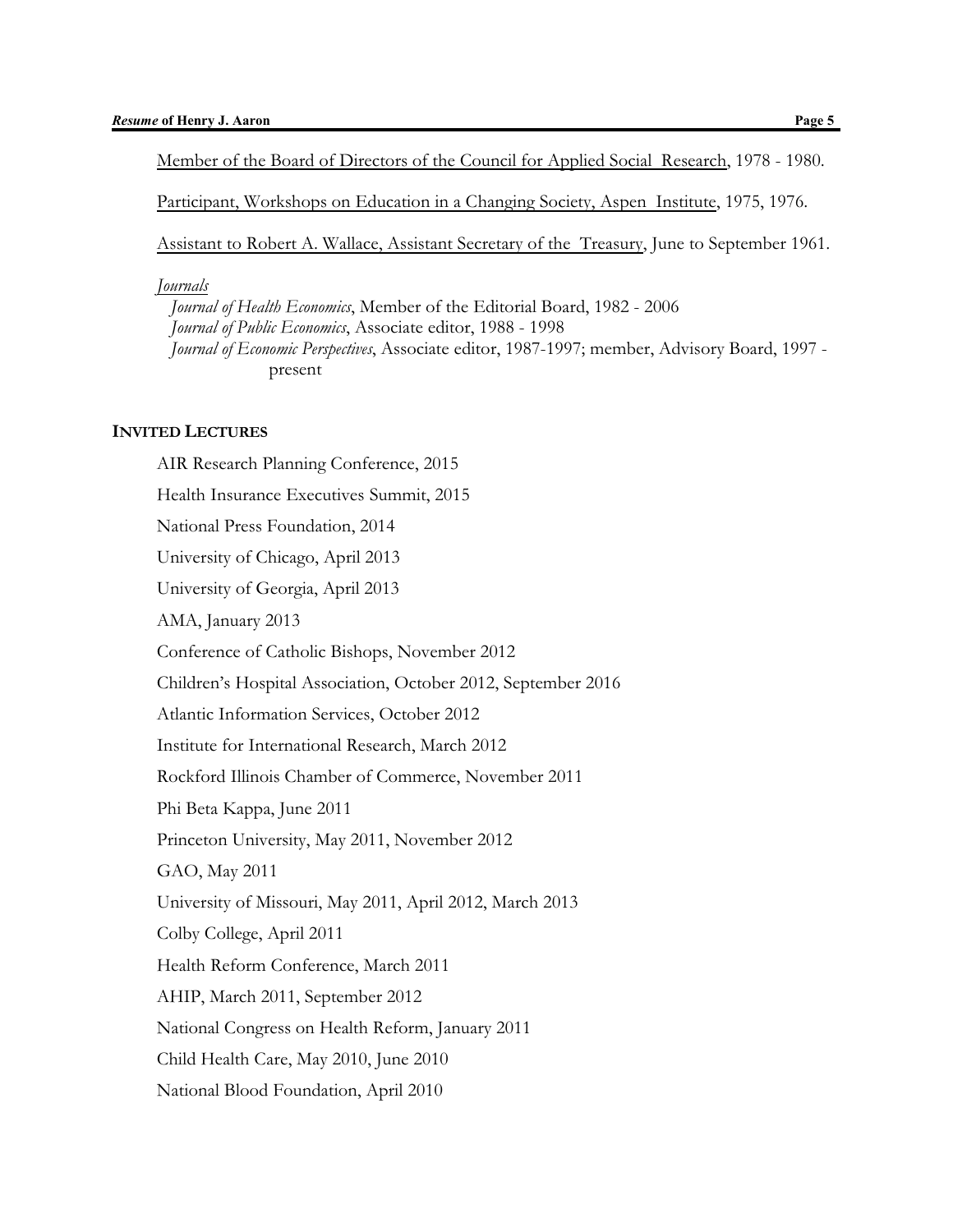Atlantic Magazine, April 2010, April 2012 World Health Congress, April 2010 AARP, Board of Directors, February 2010 National Association of State Comprehensive Health Insurance Plans, September 2009 University of Southern California, Andrus Lecture, March 2009 American Farm Bureau, March 2009 Medicare "Summit," Feburary 2009 American Health Information Management Association, November 2008 Health Affairs Conference, Campaign 2008, October 2008 University of Cincinnati, Kautz Lecture, October 2008 Cover the Uninsured, Michigan, October 2008 East Carolina University, October 2008 White House Writers Group, Orlando, September 2008 Retirement Research Consortium, August 2008 Harvard Medical School Policy Program Anniversary, April 2007 Academy Health, February 2008 Blue Cross/Blue Shield, Michigan, November 2007 Holland Lecture, Omaha, November 2007 Grinnell College, October 2007 University of California, Irvine, May 2007 Princeton University, November 2006 AARP, November 2006 Gustavus Adolphus College, October 2006 Georgetown University, April 2006 University of Pennsylvania, November 2005 Watson Wyatt, November 2005 University of Michigan, September 2005 IBM, April 2005 Association of American Medical Colleges, March 2005 National Governors Association, March 2005 House Democrats "Retreat," February 2005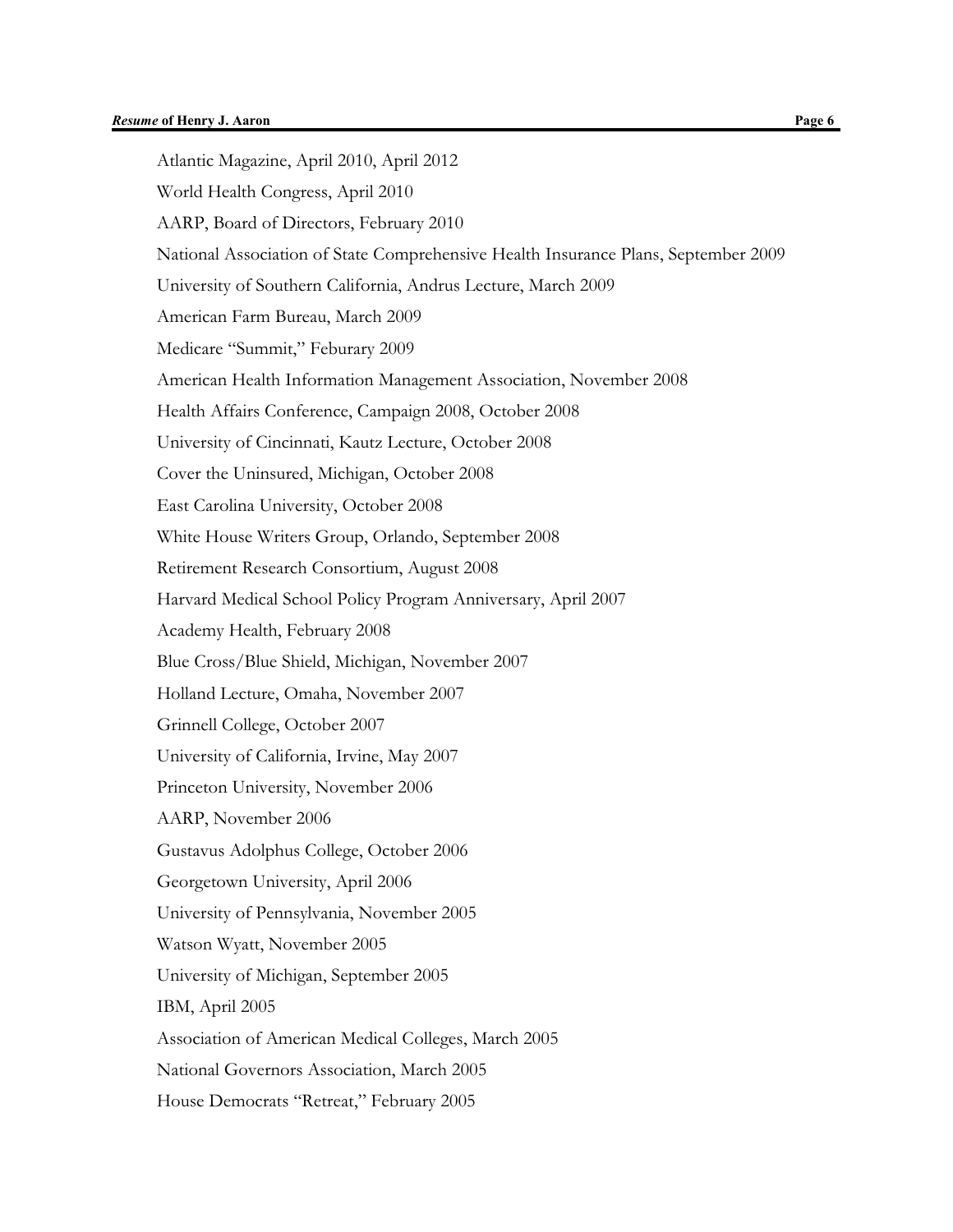| <b>Resume of Henry J. Aaron</b>                                                                                                             | Page 7 |
|---------------------------------------------------------------------------------------------------------------------------------------------|--------|
| National Academy of Social Insurance, January 2005                                                                                          |        |
| Institute of Medicine, October 2004                                                                                                         |        |
| Washington University in St. Louis, October 2004                                                                                            |        |
| George Gund Foundation, September 2004                                                                                                      |        |
| American Academy of Arts and Sciences, September 2004                                                                                       |        |
| Virginia Governor's Conference, June 2004                                                                                                   |        |
| Joint Distribution Committee, New York, May 2004                                                                                            |        |
| Stanford Institute for Economic Policy Research "Summit," February 2004                                                                     |        |
| Women's National Democratic Club, December 2003                                                                                             |        |
| Newsweek, December 2003                                                                                                                     |        |
| Pfizer Corporation, October 2003                                                                                                            |        |
| International Association of Employee Benefit Plans, May 2003                                                                               |        |
| Economic Club of Hampton Roads, December 2002                                                                                               |        |
| Urban League, Los Angeles, July 2002                                                                                                        |        |
| AARP, Lecture, Washington DC, June, 2002                                                                                                    |        |
| American Federation of Teachers, April 2002                                                                                                 |        |
| Dorothy Rice Symposium (Inaugurating the Dorothy Pechman Rice Center for Health<br>Economics, University of California, San Francisco, 2002 |        |
| Society of Government Economists, Distinguished Lecture on Economics in Government,<br>January 1994.                                        |        |
| Wake Forest Bowman Grey Medical Center, 1992.                                                                                               |        |
| Commencement Address, Institute for Public Policy, The University of Michigan, 1992.                                                        |        |
| Arnold Gurin Memorial Lecture, Brandeis University, 1992.                                                                                   |        |
| Washington Hospital Center, 1991                                                                                                            |        |
| Donald W. Gilbert Memorial Lecture, University of Rochester, 1990.                                                                          |        |
| <b>CONSULTANCIES</b>                                                                                                                        |        |
| Association of American Railroads (on freight transportation policy)                                                                        |        |
|                                                                                                                                             |        |

Union Pacific Railroad (on railraod retirement policy)

Steptoe and Johnson (on railroad retirement policy)

American Council on Life Insurance (on taxation of life insurance company income)

The Territory of Saipan (on tax policy with Oliver Oldman)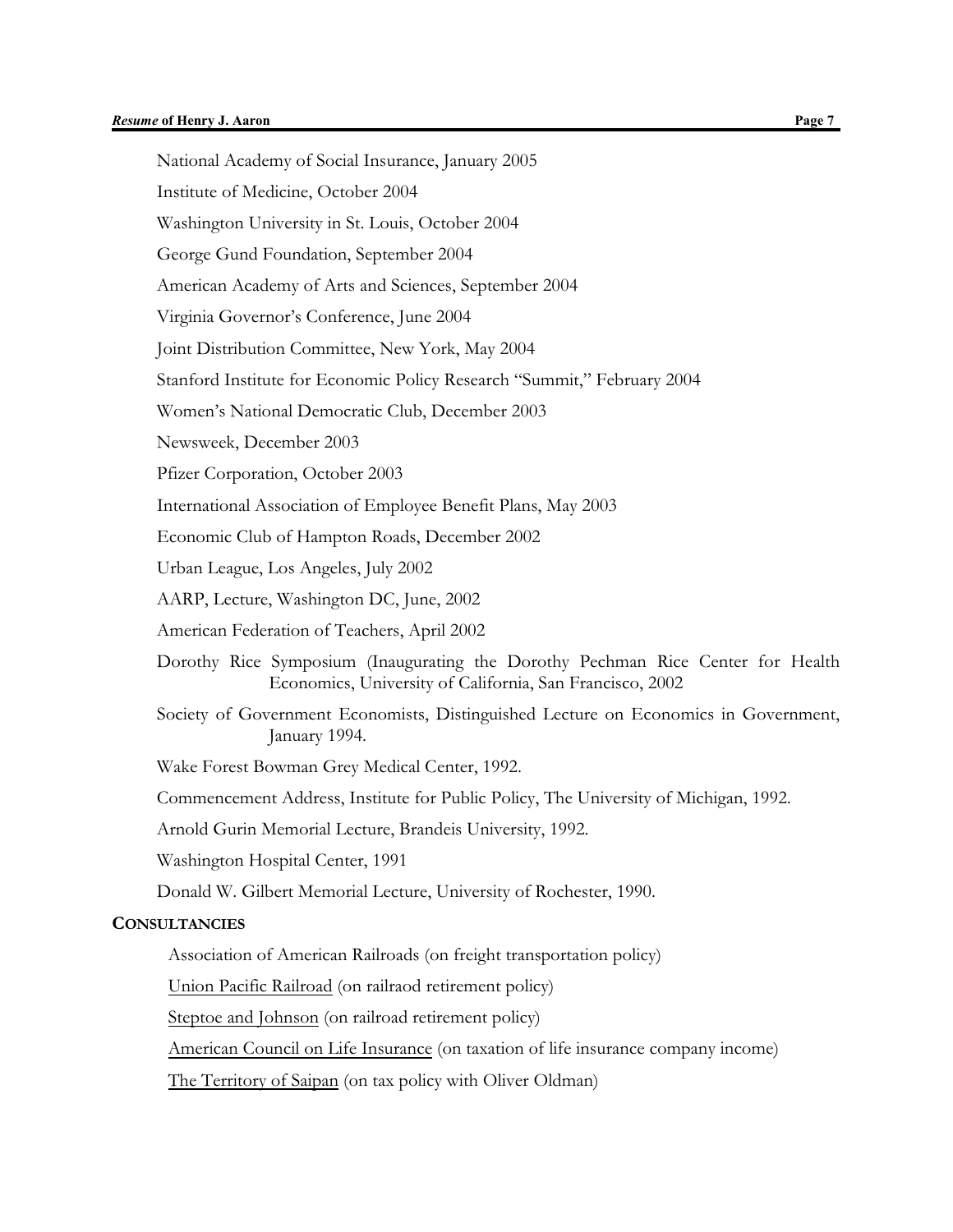Abt Associates Inc. (on housing allowance experiments, property tax relief for the aged, property taxation, and measurement of in-kind income)

The Urban Institute

Organization for Economic Cooperation and Development (workshops on research on government expenditures and on income distribution)

The RAND Corporation (on housing allowances)

Resource Management Corporation (on poverty, manpower training and income maintenance)

Department of the Treasury (on tax expenditures and value added taxation)

Planning Research Corporation (on country budgeting for U. S. overseas operations)

Council of Economic Advisers

Agency for International Development (on impact of government expenditures on income distribution)

Department of Health, Education, and Welfare (on social indicators)

Department of Housing and Urban Development (on property taxation, housing policy, and urban policy)

Various law firms (expert witness)

#### **PUBLICATIONS**

# **Books**

*Using Taxes To Reform Health Insurance: Pitfalls and Promises,* edited with Leonard E. Burman, Brookings, 2008

*Reforming Medicare: Options, Tradeoffs, Opportunities,* Brookings/Century Foundation, 2008 (with Jeanne Lambrew)

*Taxing Capital Income*, edited with Leonard E. Burman and C. Eugene Steuerle, Urban Institute, 2007

*Can We Say No: The Challenge of Rationing Health Care* (with Melissa Cox and William B. Schwartz), Brookings 2006

*Coping With Methusaleh: The Impact of Molecular Biology on Medicine and Society*, (co-edited with William S. Schwartz), Brookings, 2004

*The Future of Academic Medical Centers*, editor, Brookings 2001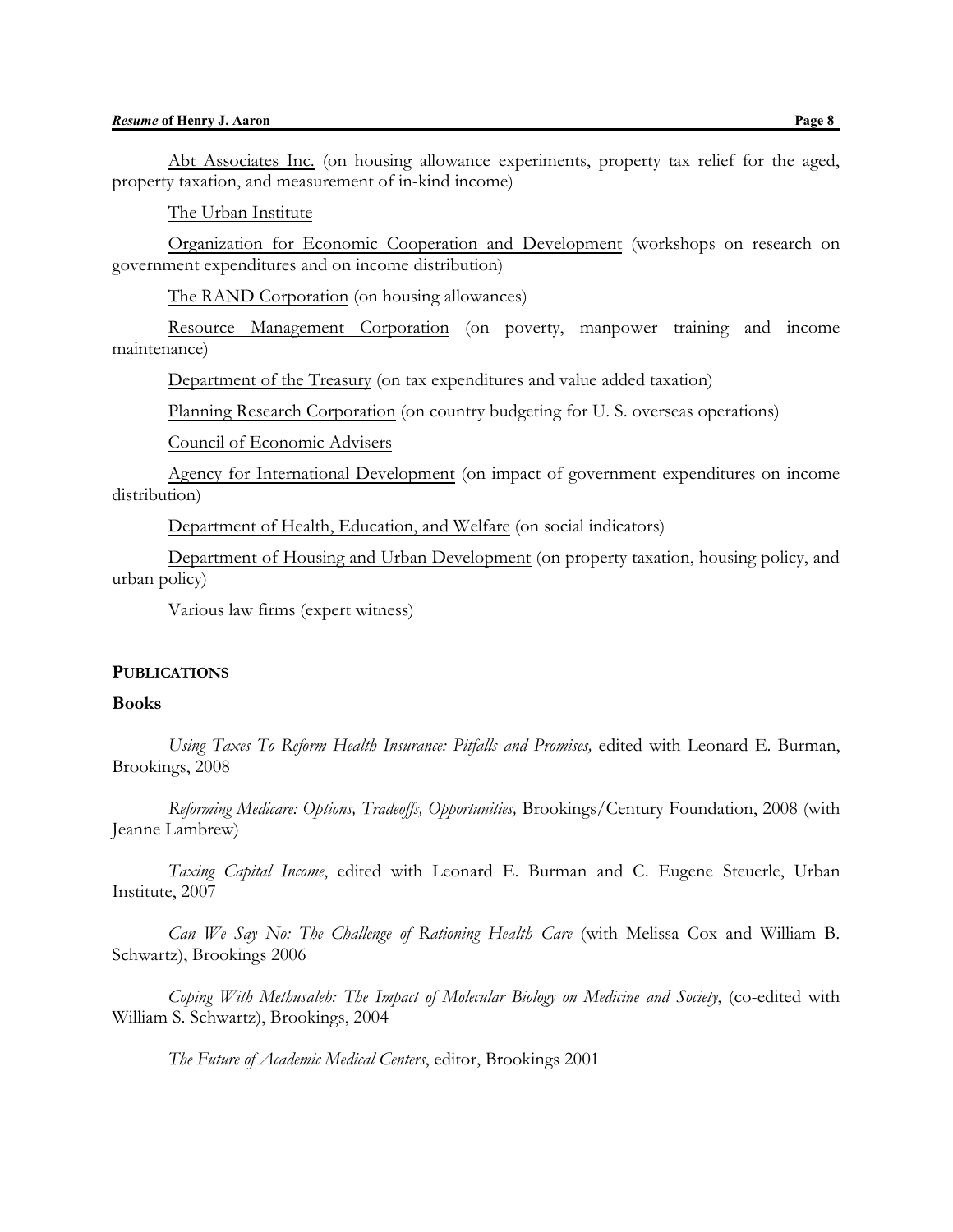*Setting National Priorities: The Year 2000 and Beyond,* edited with Robert D. Reischauer, Brookings, 1999

*Behavioral Aspects of Retirement Policy*, editor, Brookings and Russell Sage Foundation, 1999

*Should Social Security be Abolished?* (with John B. Shoven, edited by Benjamin M. Friedman), MIT Press, 1999

*Countdown to Reform: The Great Social Security Debate* (with Robert Reischauer), Twentieth Century Fund, 1998; Second edition, 2001.

*Economic Effects of Fundamental Tax Reform,* Brookings, 1996 (coeditor with William G. Gale and coauthor of Chapter 1, "Introduction").

*The Problem that Won't Go Away: Reforming U. S. Health Care Financing*, Brookings, 1996 (editor and author of summary chapter); summary chapter reprinted in *The Future U.S. Healthcare System: Who Will Care for the Poor and Uninsured?*, edited by Stuart H. Altman, Uwe E. Reinhardt, and Alexandra E. Shields, Waltham, 1998

*Values and Public Policy*, Brookings, 1994 (coedited with Thomas Mann and Timothy Taylor)

*Setting Domestic Priorities: What Can Government Do?*, Brookings, 1992, (coeditor, and author of chapter "Health Care Financing").

*Serious and Unstable Condition: Financing America's Health Care*, Brookings, 1991.

*Setting National Priorities: Policy for the Nineties*, Brookings, 1990, (editor, and author of chapter "A Prescription for Health Care.")

*Social Security and the Budget*, University Press of America, 1990, (editor, and author of two chapters, "Social Security and the Budget: An Overview" and "Costs of the Aging Population: Real and Imagined Burdens.")

*Can America Afford to Grow Old?*, Brookings, 1988 (coauthored with Barry Bosworth and Gary Burtless)

*The Comparable Worth Controversy*, Brookings, 1986 (coauthored with Cameran Lougy)

*Economic Choices 1987*, Brookings, 1986 (coauthored with Harvey Galper, Joseph Pechman, George Perry, Alice Rivlin, and Charles Schultze)

*Assessing Tax Reform*, Brookings, 1985 (coauthored with Harvey Galper)

*Retirement and Economic Behavior*, Brookings, 1984 (coedited with Gary Burtless)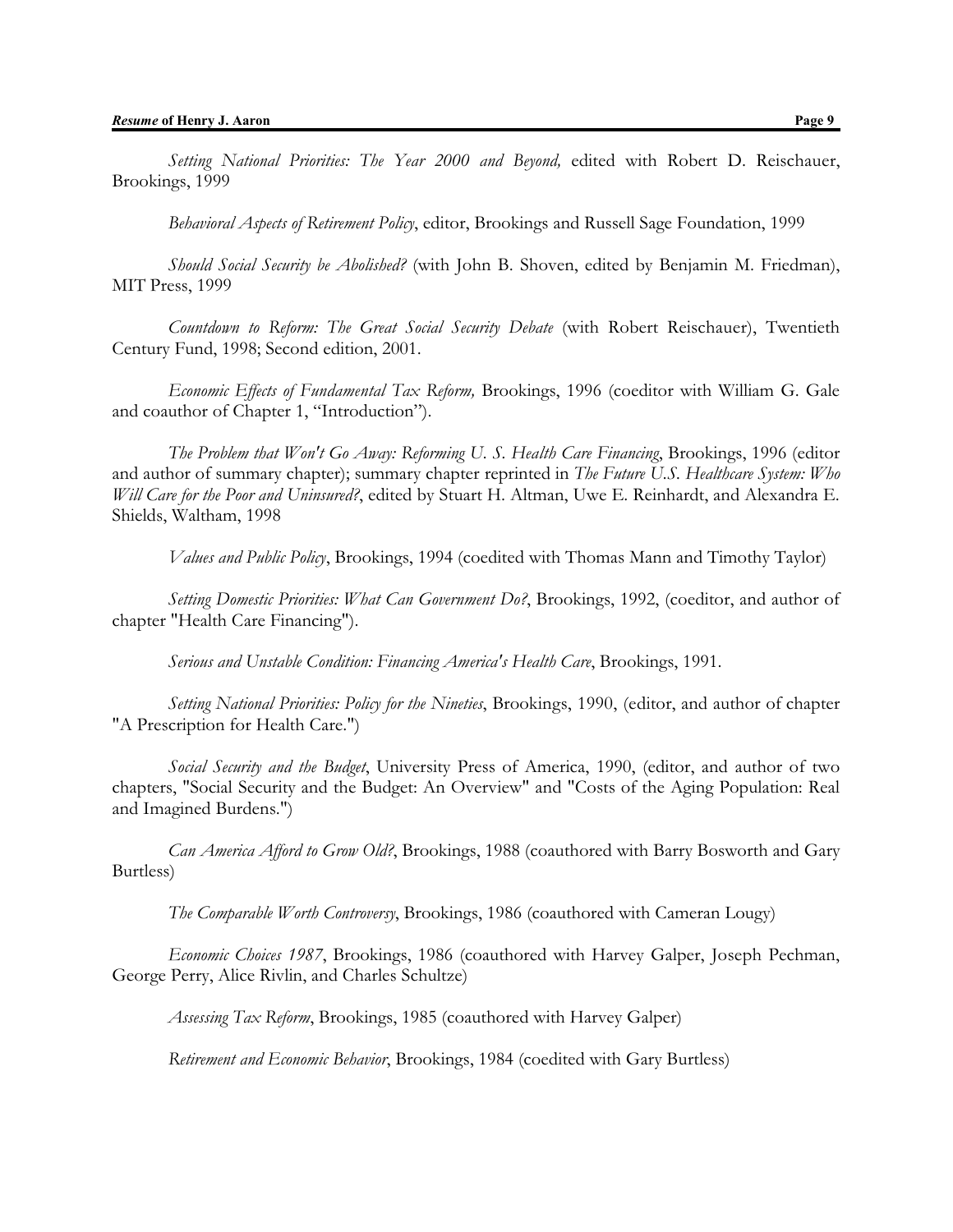*The Painful Prescription: Rationing Hospital Care*, Brookings, 1984 (coauthored with William B. Schwartz), awarded the Policy Studies Organization Outstanding Book Award for the best book on public policy studies in 1984, and received the Honorable Mention Award from the American College of Health Care Executives

*The Peculiar Problem of Taxing Life Insurance Companies*, Brookings, 1983

*Economic Effects of Social Security*, Brookings, 1982

*The Value Added Tax: Lessons from Europe*, Brookings, 1981 (edited); and translated by Konnichisha Ltd., into Japanese, 1986); [also, VAT: Experiences of Some European Countries, Kluwer, 1982]

*How Taxes Affect Economic Behavior*, Brookings, 1981 (edited with Joseph Pechman)

*The Economics of Taxation*, Brookings 1980 (edited with Michael Boskin).

*On Social Welfare*, Abt Associates Inc., 1980.

*Politics and the Professors: The Great Society in Transition*, Brookings, 1978.

*Inflation and the Income Tax*, Brookings, 1976, (editor, an author of one chapter).

*The New View of Property Taxation*, Brookings, 1975.

*Why is Welfare So Hard to Reform?*, Brookings, 1973.

*Shelter and Subsidies: Who Benefits from Federal Housing Policies?*, Brookings, 1972, Chapter IV reprinted in Donald J. Reeb and James T. Kird, Jr., Housing the Poor, Prager, 1973.

*Social Security: Perspectives for Reform*, Brookings, 1968 (with Joseph A. Pechman and Michael K. Taussig).

*Urban Finance and Economic Development: A Case Study of Mexico City*, with Oliver Oldman, Richard Bird, and Stephan Kass, Harvard University Press, 1967.

# **Other Published Research**

"The Transformation of Medicare, 2015-2030," *Forum for Health Economics and Policy*, vol. 18, no 2, November 2015 (with Robert Reischauer) http://www.degruyter.com/view/j/fhep.ahead-of-print/fhep-2015-0043/fhep-2015-0043.xml

"The Economics and Politics of Long-term Budget Projections," Hutchins Center on Fiscal & Monetary Policy at Brookings, Working Paper #8, December 15, 2014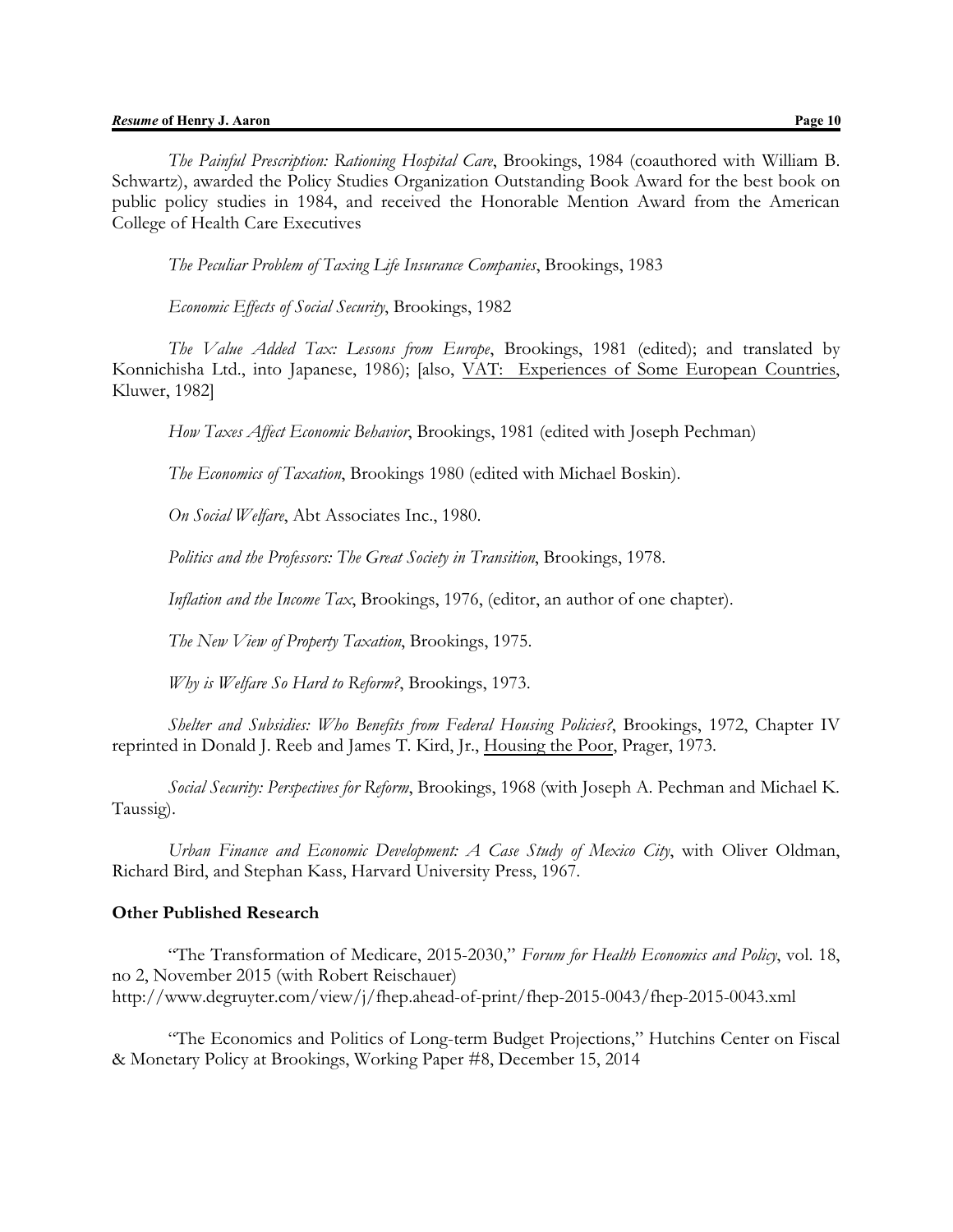"Potential Effects of the Affordable Care Act on Income Inequality," 27 January 2014

"A Review: *The Elgar Guide to Tax Systems,* edited by Emilio Albi and Jorge Martinez-Vazquez," *The National Tax Journal*, vol. 66, no. 2 (June 2013), pp. 499-504

"Systemic Reform of Health Care Delivery and Payment," in *The Economists' Voice 2.0: The* Financial Crisis, Health Reform, and More, Aaron S. Edlin and Joseph E. Stiglitz, editors, Columbia, 2012

"Social Security Reconsidered," *National Tax Journal*, vol. 64, no. 2, pt. 1, June 2011, pp. 385- 414.

"How to Think About the U.S. Budget Challenge," *Journal of Public Policy and Management*, 2010

"To Find the Answer, One Must Know the Question: Health Economics and Public Policy," in *Incentives and Choice in Health Care* (edited by Frank A. Sloan and Herschel Kasper), MIT Press, 2008, pp. 21-50.

"A Federalist Approach to Health Reform: The Worst Way, Except for All the Others," (with Stuart M. Butler), *Health Affairs,* May/June 2008, vol. 27, no. 3, pp. 725-735.

"Health Care Rationing: Inevitable but Impossible," *Georgetown Law Journal*, Vol. 96, no. 2 (January 2008), pp. 539-558.

"Budget Crisis, Entitlement Crisis, or Health Care Financing Problem—Which Is It?" *Health Affairs*, vol. 26, no. 6, November/December 2007, pp. 1622-16-33.

"It's Health Care, Stupid! Why Control of Health Care Spending is Vital for Long-Term Fiscal Stability," in *Wanting It All: The Challenge of Reforming the U.S. Health Care System,* edited by Jane Sneddon Little, Federal Reserve Bank of Boston, 2007

"Meeting the Dilemma of Health Care Access: Extending Insurance Coverage While Controlling Costs," in *Opportunity 08: Independent Ideas For America's Next President*, Michael E. O'Hanlon, editor, Brookings, 2007, pp. 276-287

"Meeting the Challenge of Health Care Quality: Achieve Reforms in Medicare, Quality, and Malpractice," in *Opportunity 08: Independent Ideas For America's Next President*, Michael E. O'Hanlon, editor, Brookings, 2007, pp. 288-302

"Medium-term Strategies for Long-term Goals," in *Tackling Japan's Fiscal Challenges: Strategies to Cope with High Public Debt and Population Aging*, edited by Keimei Kaizuka and Anne O. Krueger, International Monetery Fund, 2006, pp. 79-104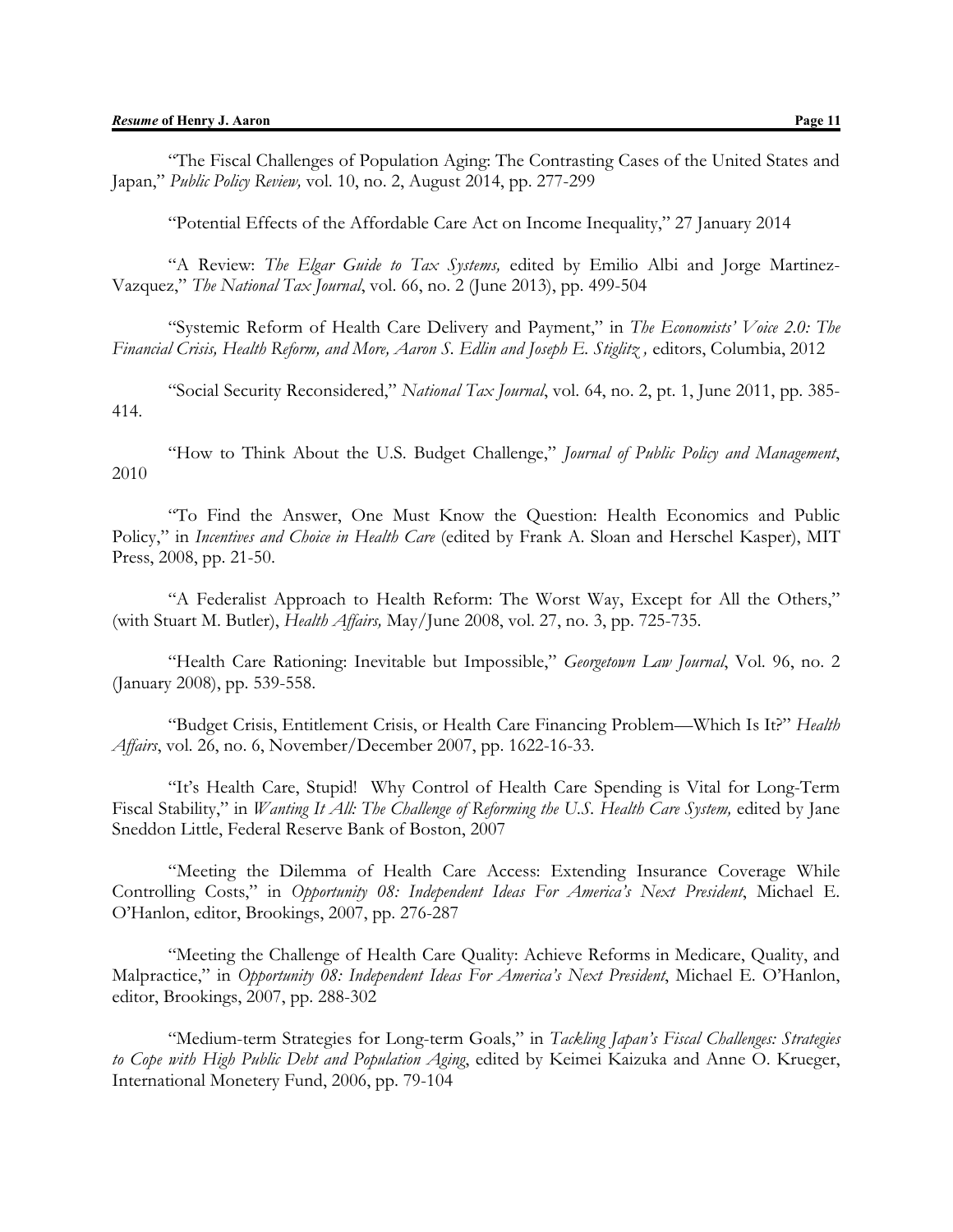"Longer life-spans: boon or burden," *Daedalus*, Winter, 2006, pp. 9-19

"Health," in *Restoring Fiscal Sanity, 2005: Meeting the Long-Run Challenge*, editec by Alice M. Rivlin and Isabel Sawhill, Brookings 2005, pp. 73-98 (with Jack Meyer)

"Our Best Anti-Poverty Program," *The American Prospect,* February 2005

"The Impact of an Aging Population," (with Peter Orszag) and "Meeting the Revenue Challenge," (with William G. Gale and Peter R. Orszag) in *Restoring Fiscal Sanity: How to Balance the Budget"* edited by Alice M. Rivlin and Isabel Sawhill, Brookings 2004, pp. 93-110, 111-126

"Uncertainty and Pension Policy," (with Benjamin Harris) in *The Economics of Social Security in Japan*, edited by Toshiaki Tachibanaki, Edward Elgar, 2004, pp. 43-74.

"The Truth About Social Security and Medicare: An Interview with Henry Aaron," *Challenge*, May-June 2004, pp. 27-41.

"How Federalism Could Spur Bipartisan Action on the Uninsured," *Health Affairs Web Exclusive*, 31 March 2004, W4-168

"HSAs—The 'Sleeper' in the Medicare Bill," *Tax Notes*, 23 February 2004, 1025-1030

"The Costs of Health Care Administration in the United States and Canada—Questionable Answers to a Questionable Question," *New England Journal of Medicine,* Volume 349:801-803 August 21, 2003"

"Should Public Policy Seek to Control the Growth of Health Care Spending?" *Health Affairs*, January 2003, Web Exclusive, pp. W3-28–3-36.

"Budget Estimates: What We Know, What We Can't Know, and Why It Matters," in *Policies for an Aging Society*, edited by Stuart H. Altman and David I. Shachtman, Johns Hopkins Press, 2002, pp. 63-80

"Will The Welfare State Survive into the 21st Century?" *The Economic Quarterly*, vol. 48, no. 2, August 2001, pp. 178-193

"Governor Bush's Individual Account Proposal: Implications for Retirement Benefits," (with Alan S. Blinder, Alicia H. Munnell, and Peter R. Orszag) Century Foundation Issue Brief No. 11, April 2000

"Chinese Social Security Reform: Personal Security and Economic Development," in *Social Security Reform in China*, Economic Science Press, Beijing, 1999; and *Social Security Reform: Options for China*, World Scientific Publishing Company, 2000.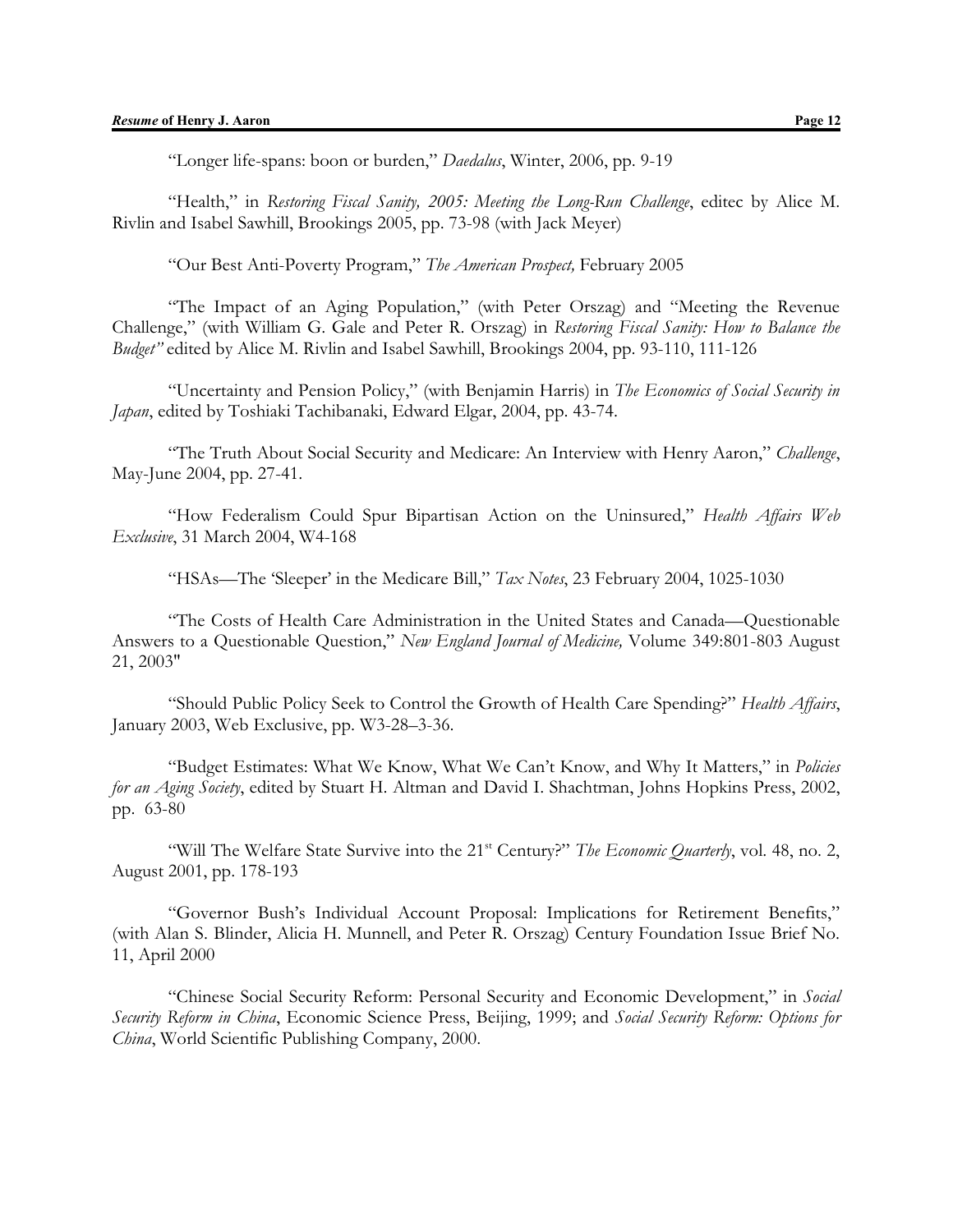"The Phony Issue of Double Counting," *Tax Notes*, February 1, 1999, vol. 82, No. 5

"Competition in the Financing and Delivery of Health Care: Why, When, and How?" in *Government and Health Systems: Implications of Differing Involvements*, edited by David Chinitz and Joshua Cohen, Wiley, 1998, pp. 35-50

"Social Insurance Works: Fix it, Don't Scrap it," *The Public Manager*, Summer 1997, vol. 26, no. 2.

"Privatizing Social Security: A Bad Idea Whose Tme Will Never Come," *The Brookings Review*, Summer 1997.

"Fundamental Tax Reform: Miracle or Mirage?" (with William G. Gale) and "Preparing for the Baby Boomers' Retirement" (with Barry P. Bosworth) chapters in *Setting National Priorities: Budget Choices for the Next Century*, edited by Robert D. Reischauer, Brookings 1997.

"The Medicare Reform Debate: What Is the Next Step?" *Health Affairs*, Winter 1995 (with Robert D. Reischauer).

"Small Steps: Health Care Reform is Still Possible," *The Brookings Review*, Spring 1995.

"Health Care Reform: The Clash of Goals, Facts, and Ideology," in *Individual and Social Responsibility: Child Care, Education, Medical Care, and Long-Term Care in America*, edited by Victor Fuchs (NBER), 1997

"Brookings Economists Share Views on Republican Initiatives: Testimony of Henry J. Aaron Before Joint Session of the House and Senate Budget Committees," *Tax Notes*, January 23, 1995.

"Thinking Straight About Medical Costs," *Health Affairs*, Winter 1994.

"Tax Issues in Health Care Reform," *National Tax Journal*, vol. XLVII, no. 2, June, 1994.

"Economic Issues in Reform of Health Care Financing," in *Brookings Papers on Economic Activity: Microeconomics*, 1994, Brookings (with Barry P. Bosworth).

"Economy Watch: The Balanced Budget Blunder," *The Brookings Review*, Spring 1994.

"Issues Every Plan to Reform Health Care Financing Must Confront," *Journal of Economic Perspectives*, Summer 1994, vol. 8 , no. 3.

"Health Care Reform and U.S. Competitiveness," May 1994, Competitiveness Policy Council (with Barry P. Bosworth).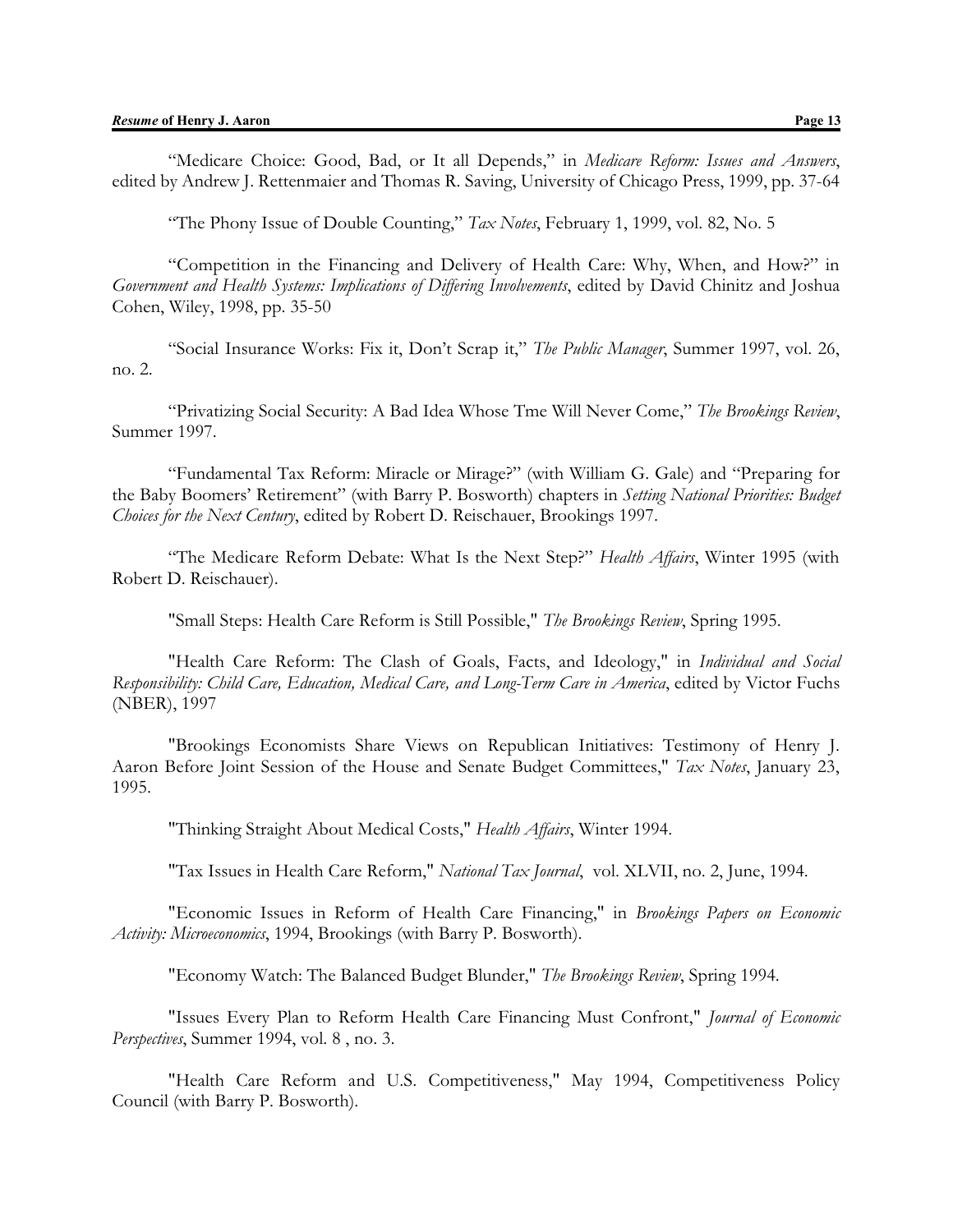"Sowing the Seeds of Reform in 1994," *Health Affairs*, Spring (I) 1994.

"Paying for Health Care," *Domestic Affairs-2*, Winter 1993/94.

"Budget Limits and Managed Competition: Allies Not Antagonists," *Health Affairs*, Fall, 1993; and in Debating Health Care Reform: A Primer for Health Affairs, 1993

"Managed Competition: Little Cost Containment without Budget Limits," *Health Affairs, Supplement*, 1993 (with William B. Schwartz).

"Health Care Cost Limits and Medical Research," paper prepared for Dana Farber Cancer Institute of Harvard Medical Center, March 1993 (with William B. Schwartz).

"Employer Mandates: The Only Practicable Option," presented at the Annual Meeting of the National Academy of Social Insurance, January 1993.

"Equity in the Finance and Delivery of Health Care," *Journal of Health Economics*, December 1992.

"The Economics and Politics of Pensions: Evaluating the Choices," in *Private Pensions and Public Policy*, OECD, 1992.

"Commentary" in *Who Benefits from the Nonprofit Sector*? edited by Charles T. Clotfelter, University of Chicago Press, 1992.

"Reassessing the Role for Wealth Transfer Taxes," *National Tax Journal*, vol XLV, no. 2, June, 1992 (with Alicia H. Munnell) [reprinted in *Federal Wealth Transfer Tax Anthology*, edited Paul L. Caron, et al., Cincinnati, 1998].

"The Capital Gains Tax Cut: Economic Panacea or Just Plain Snake Oil?" *The Brookings Review*, Summer 1992.

"Choosing from the Health Care Menu," *The Journal of American Health Policy*, November/December 1991.

"Silver Threads: Pension and Health Policy for an Aging Society,"*Fulfilling America's Promise* edited by Joseph A. Pechman, 1992.

"The Worst Health Care Reform Plan...Except for All the Others," *Challenge*, November/December 1991.

"Looking Backward: 2001-1991: The History of the Health Care Financing and Reform Act of 1998," *The Brookings Review*, Summer 1991.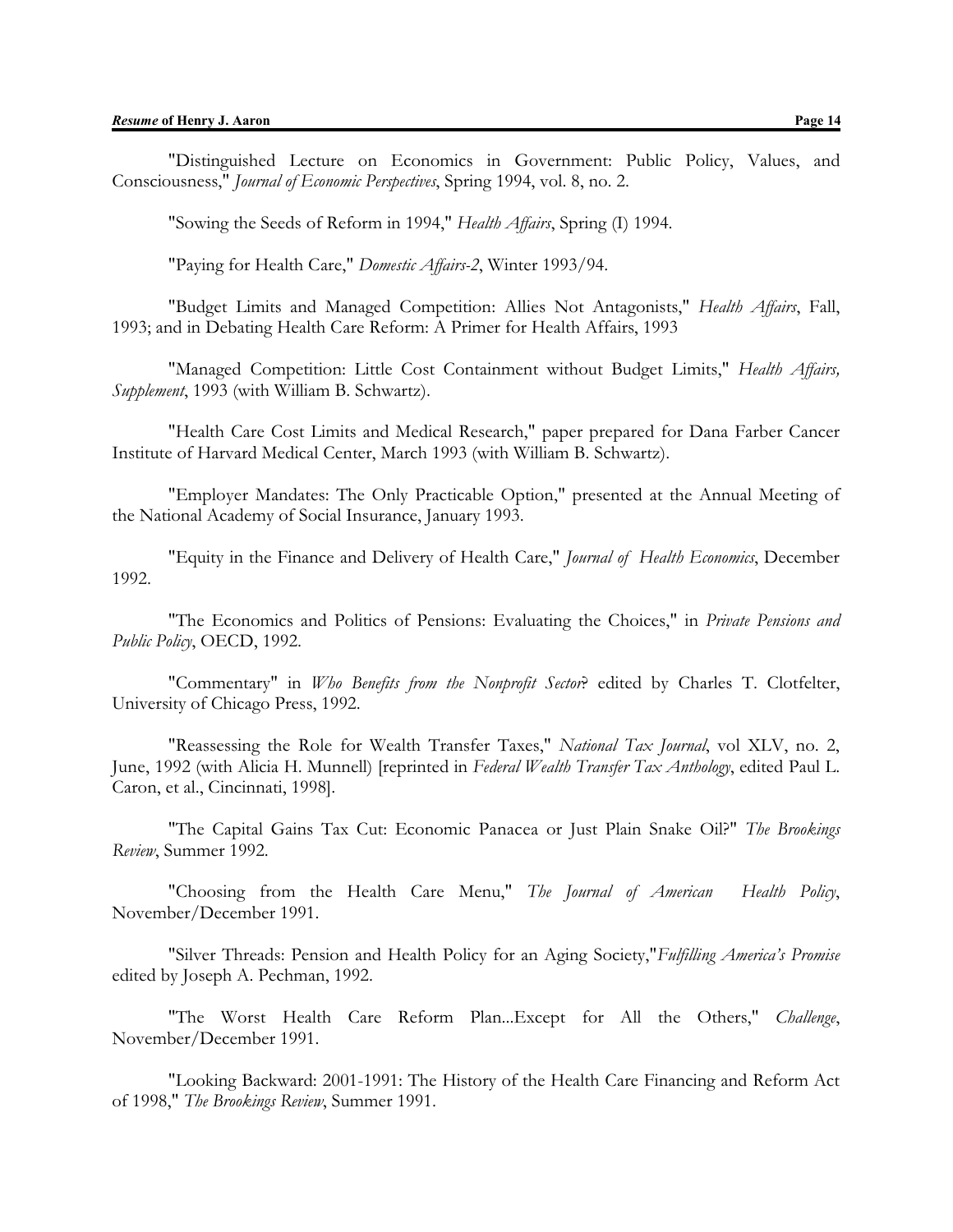"Must We Ration Health Care?," *Best's Review*, vol. 91, no. 9, January 1991, pp. 37-41 (with William B. Schwartz).

"Lessons for Tax Reform," in *Do Taxes Matter: The Impact of the Tax Reform Act of 1986*, edited by Joel Slemrod, MIT Press 1990.

"Rationing Health Care: The Choice Before Us," *Science*, vol. 247, no. 4941, June 26, 1989, pp. 418-422 (with William B. Schwartz); reprinted in *Readings, Issues and Problems in Public Finance*, edited by Eleanor Brown and Robert L. Moore, Irwin, 1992.

"Alternate Roads to Consumption Taxation--Administration Versus Tax Structure," Heidelberg Congress on Taxing Consumption, 1989.

"Politics and the Professors Revisited," Richard T. Ely Lecture, *The American Economic Review*, vol. 79, no. 2, May 1989.

"What is the Appropriate Size of the Social Security Trust Fund Reserves?" in *Conference Proceedings Social Security Trust Funds: Issues for the 1990s and Beyond*, (AARP), February 23, 1989.

"Lessons from the United Kingdom," in Rationing of Medical Care for the Critically Ill," *Brookings Dialogues on Public Policy*, edited by M. Srosberg, I. Fein, and J. Carroll, The Brookings Institution, 1989.

"Tax Increases: Choosing Among Four Broad Options," *The Brookings Review*, Winter 1988/89.

"How Social Security Affects the Deficit," *The Brookings Review*, Winter 1988/89, (with Barry P. Bosworth and Gary Burtless).

"Some Observations on Taxation and International Economic Transactions," *Tax Policy and Economy*, (L'Ordinamento Tributario, A Cura di Antonio Pistone, Atti Del Convegno di Caserta), 1988, paper presented to the Caserta Conference on Tax Policy, June 11-13, 1987, Caserta, Italy.

"The Value-Added Tax: Sorting Through the Practical and Political Problems," *The Brookings Review*, vol. 6, no. 3, Summer 1988, (reprinted as "The Political Economy of a Value-Added Tax in the United States" in *Tax Notes*, vol. 38, no. 10, March 7, 1988, pp. llll-1116.

"Richer Means Harder to Tax," in Herbert Stein, editor, *Tax Policy in the Twenty-First Century*, John Wiley & Sons, 1988.

"The Painful Prescription: Rationing Medical Care," in Eleanor Brown, editor, *Readings, Issues, and Questions in Public Finance*, 1988 (with William B. Schwartz).

"Taxation, Finance and Housing Policy; The Experience of the United States," 1987 (Japanese publication), paper prepared for the International Conference on Finance and Tax in Housing, Tokyo, Japan, October 20-21, 1987.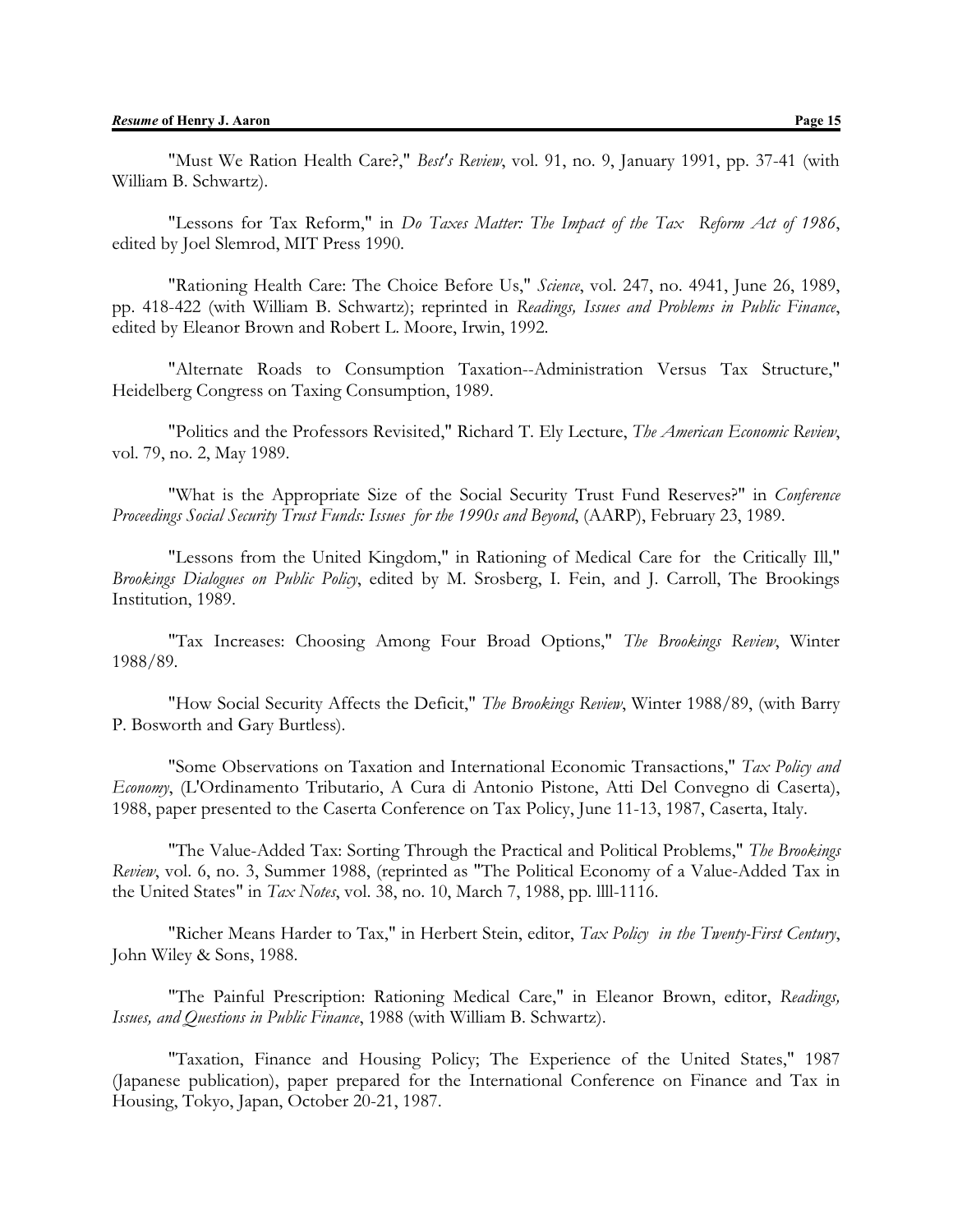Review of "United States Taxes and Tax Policy" by David G. Davies for *The Journal of Economic Literature*, Summer 1987.

"Questioning the Cost of Biomedical Research," *Health Affairs*, Summer 1986, pp. 96-99.

"When Is a Burden Not a Burden? The Elderly in America," *The Brookings Review*, vol. 4, no. 3, Summer 1986.

"Six Welfare Questions Still Searching for Answers," in Marshall Kaplan and Peggy Cuciti, editors, *The Great Society and Its Legacy*, Duke University Press, 1986; and in The Brookings Review, vol. 3, no. 1, Fall 1984.

"Comment (on papers by David Mundell and Ernest Stromsdorfer), in *Social Experimentation*, edited by Jerry A. Hausman and David A. Wise, University of Chicago Press, 1985, pp. 272- 277.

"Health Care Costs: The Social Tradeoffs," *Issues in Science and Technology*, Winter 1985, pp. 39-46 (with William B. Schwartz).

"How to Make the President's Good Tax Reform Plan Even Better," *The Brookings Review*, vol. 3, no. 4, Summer 1985.

"Some Further Thoughts on the Recapture of Excess Depreciation," *Tax Notes*, July 15, 1985, vol. 28, no. 3, Section 1, pp. 315-20.

"Hospital Cost Control: A Bitter Pill to Swallow," *Harvard Business Review*, March-April, 1985, vol. 64, no. 2, pp. 160-67 (with William B. Schwartz), "Honorable Mention" award from The American College of Health Care Executives for 1985.

"Tax Reform: The Long and Short Runs of It," *The Economic Outlook for 1985*, The University of Michigan, November 1984, pp. 371-87 (with Harvey Galper).

"Commentary: Prospective Payment: The Next Big Policy Disappointment?," *Health Affairs*, vol. 3, no. 3, Fall 1984.

"Social Welfare in Australia" in Richard E. Caves and Lawrence B. Krause, editors, *The Australian Economy: A View from the North*, Brookings, 1984.

"A Tax on Consumption, Bequests, and Gifts, and Other Strategies for Reform," in *Options for Tax Reform*, Brookings, 1984 (with Harvey Galper).

"Reforming the Tax System," in Alice Rivlin, editor, *Economic Choices: 1984*, Brookings 1984 (with Harvey Galper).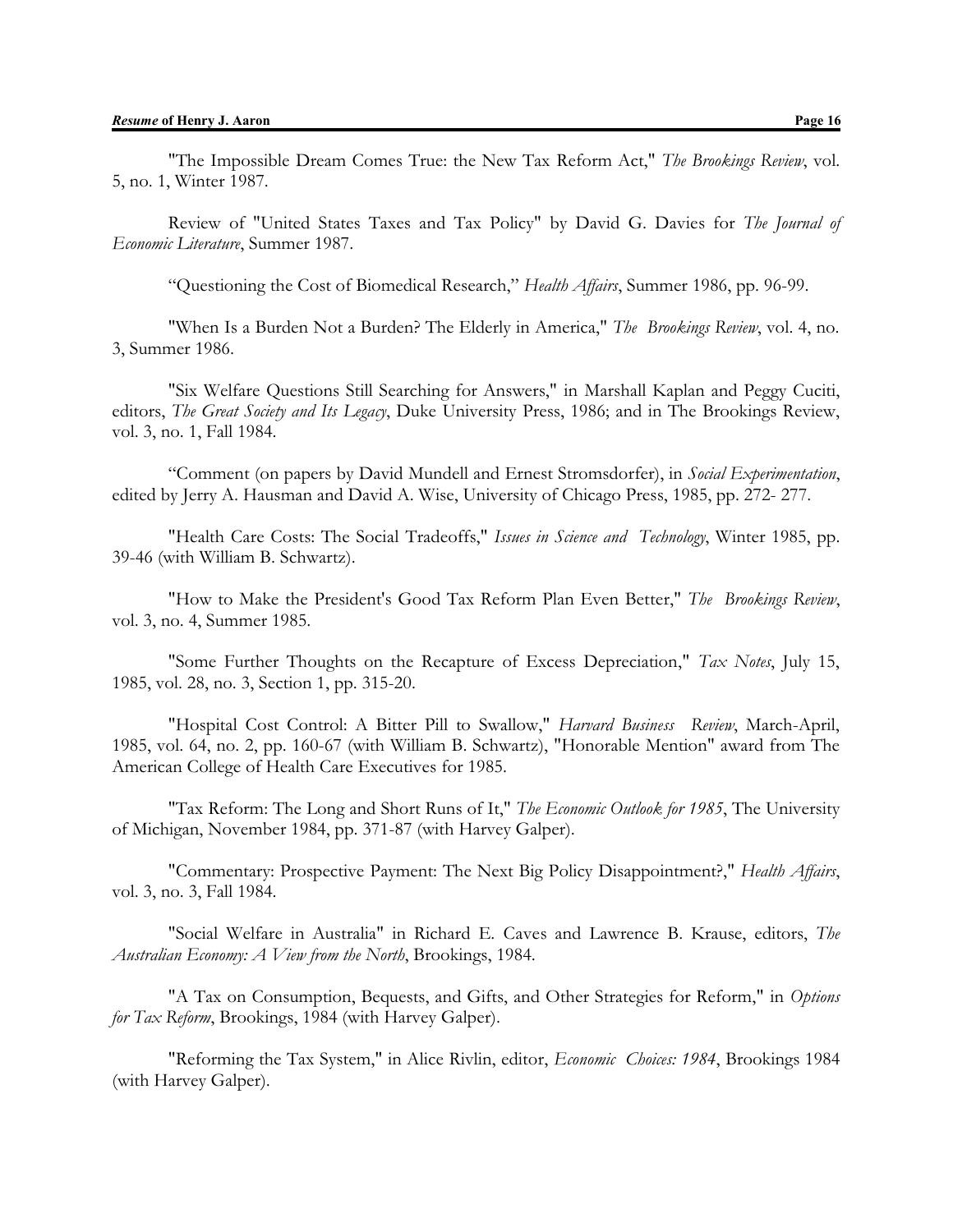"Rationing Hospital Care: Lessons for Britain," *The New England Journal of Medicine*, vol. 310, no. 1, January 5, 1984 (with William B. Schwartz).

"The Choices Ahead" in Joseph A. Pechman, editor, *Setting National Priorities: The 1984 Budget*, Brookings, 1983.

"Cutting Back the Welfare State" in *Social Policy Evaluation: An Economic Perspective*, Academic Press, 1983 and in *Comparative Tax Studies: Essays in Honor of Richard Goode*, Amsterdam: North-Holland Publishing Co., 1983.

"Orange Light for the Competitive Model," *Journal of Health Economics*, vol. 2, 1983

*A Report: Taxation of Life Insurance Companies, American Council of Life Insurance*, 1982.

"Consumption Revenue, Structural, and Equity Effects," with Eugene Steuerle in *Tax Notes*, vol. 15, no. 7, May 17, 1982, pp. 523-30.

"Nondefense Programs," in Joseph A. Pechman, editor, *Setting National Priorities: The 1983 Budget*, Brookings, 1982.

"Welfare Reform: What Kind and When?" in *Income Support--Conceptual and Policy Issues*, Peter G. Brown, Conrad Johnson, Paul Vernier, (eds.), Rowman and Littlefield, 1981.

"The Economic Implications of the President's Proposed Spending Reductions," in *Tax Notes*, vol. 13, no. 4, July 27, 1981, pp. 195-99.

"Economic Aspects of the Role of Government in Health Care," in *Health, Economics, and Health Economics*, J. Van der Gaag and M. Perlman (eds), North-Holland Publishing Co., 1981.

"Policy Implications of the Housing Allowance Experiments," in *Do Housing Allowances Work?* Anthony Downs and Katharine Bradbury (eds), Brookings, 1981.

"The Domestic Budget," in *Setting National Priorities--The 1980 Budget*, Joseph A. Pechman, editor, Brookings, 1979.

"The Use of Income Maintenance Experiment findings in Public Policy 1977-78," *Proceedings of Industrial Relations Research Association Series*, 1978 (with John Todd).

"Inflation and the Income Tax," *American Economic Review*, May 1976.

"Demographic Effects on the Equity of Social Security Benefits," in *The Economics of Public Services*, Martin Feldstein, editor, 1976.

"Alternative Ways to Increase Work Effort under Income Maintenance Systems," *Integrating Income Maintenance Programs*, (New York: Academic Press, Inc., 1975), pp. 161-88.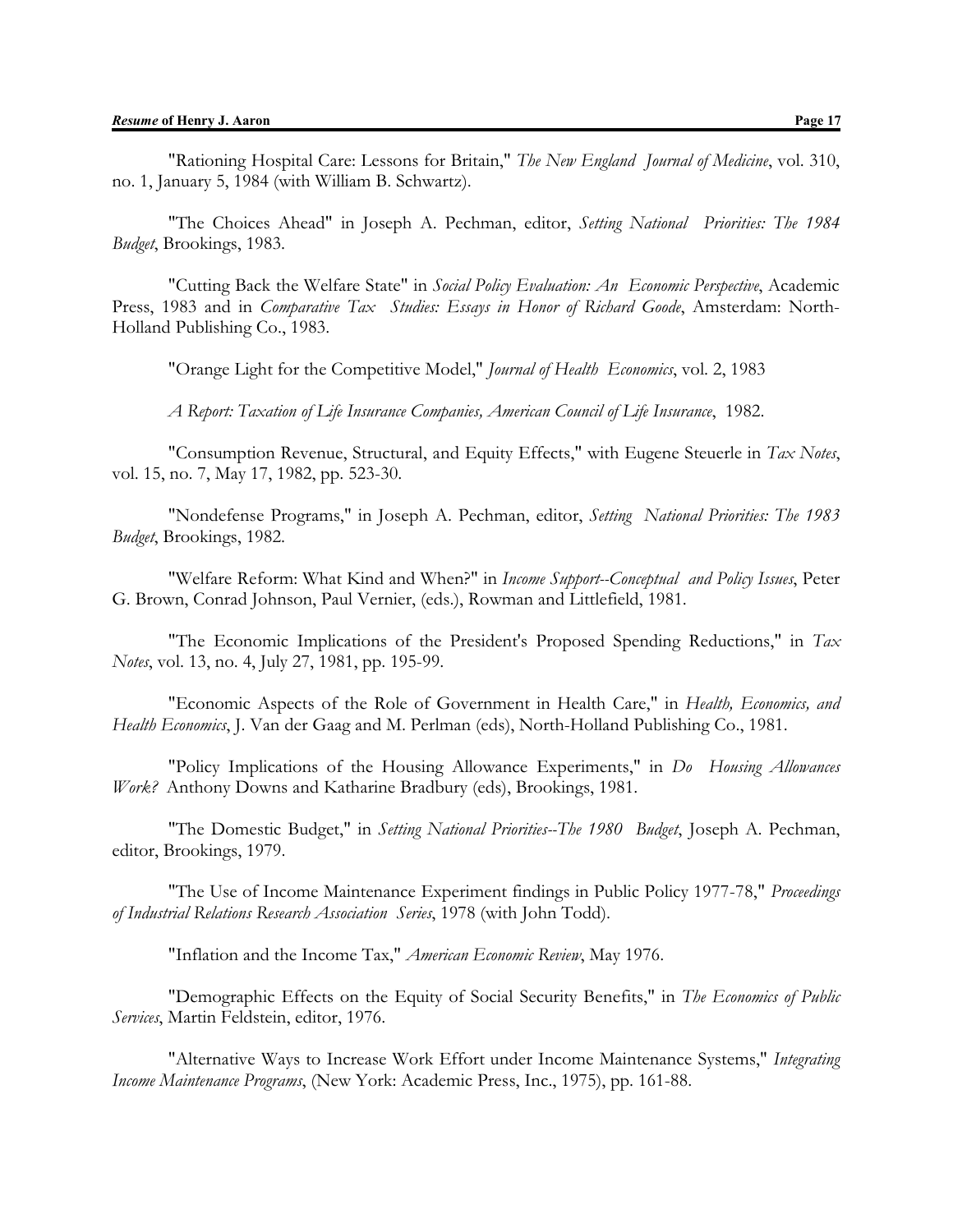"A New View of Property Tax Incidence," *American Economic Review*, May 1974. [Reprinted in *The Distribution of Tax Burdens*, edited by Don Fulerton and Gilbert E.Metcalf, 2002]

"A Mixed Strategy for Housing Policy: Comments on H.R. 10036 and H.R. 10688," Statement before Subcommittee on Housing of the Committee on Banking and Currency, October 16, 1973.

"What Do Circuit Breaker Laws Accomplish?" in *Property Tax Reform*, George Peterson, ed., The Urban Institute, 1973.

"Review of 'The Politics of a Guaranteed Income' by Daniel P. Moynihan," *Yale Law Journal*, July 1973.

"Property Taxation: Reform and Relief, Comments on S. 1255," Statement before Subcommittee on Intergovernmental Relations, May 2, 1973.

"Financing Welfare Reform and Income Distribution," in Welfare: A National Policy, papers presented at a Conference at UCLA, September 29, 1972, Institute of Industrial Relations, UCLA, 1973.

"Federal Housing Subsidies: History, Problems, and Alternatives," Statement before Joint Economic Committee, December 5, 1972; Brookings Institution Reprint No. 261.

"Federal Housing Subsidies," *Compendium of Papers on the Economics of Federal Subsidy Programs* (Joint Economic Committee, October 1972).

"Tax Changes and the Composition of Fixed Investment: An Aggregative Simulation," *Review of Economics and Statistics* (November 1972, with Frank S. Russek, Jr., and Neil Singer); Brookings Institution Reprint No. 257.

"Tax Reform and the Composition of Investment," *National Tax Journal*, March 1972 with Frank S. Russek, Jr. and Neil M. Singer; Brookings Reprint No. 228.

"The Honest Citizen's Guide to Revenue Sharing," Proceedings of the Sixty-Fourth Annual Conference of the National Tax Association, 1971, reprinted in *Tax Review*, October 1971, vol. XXXII, No. 10, reprinted in Harold Hochman (ed.), *The Urban Economy*, Norton, 1975.

"Inefficiency of Transfers in Kind: The Case of Housing Assistance," *Western Economic Journal*, June 1971 (with George M. von Furstenberg); Brookings Institution Reprint No. 210.

"Income Taxes and Housing," *American Economic Review*, December 1970; Brookings Institution Reprint No. 193.

"Inventory of Tax Incentives: Federal," in Tax Institute of America, *Tax Incentives*, (Lexington, Mass.; D.C. Health and Company, 1971), pp. 39-49; Brookings Institution Reprint No. 201.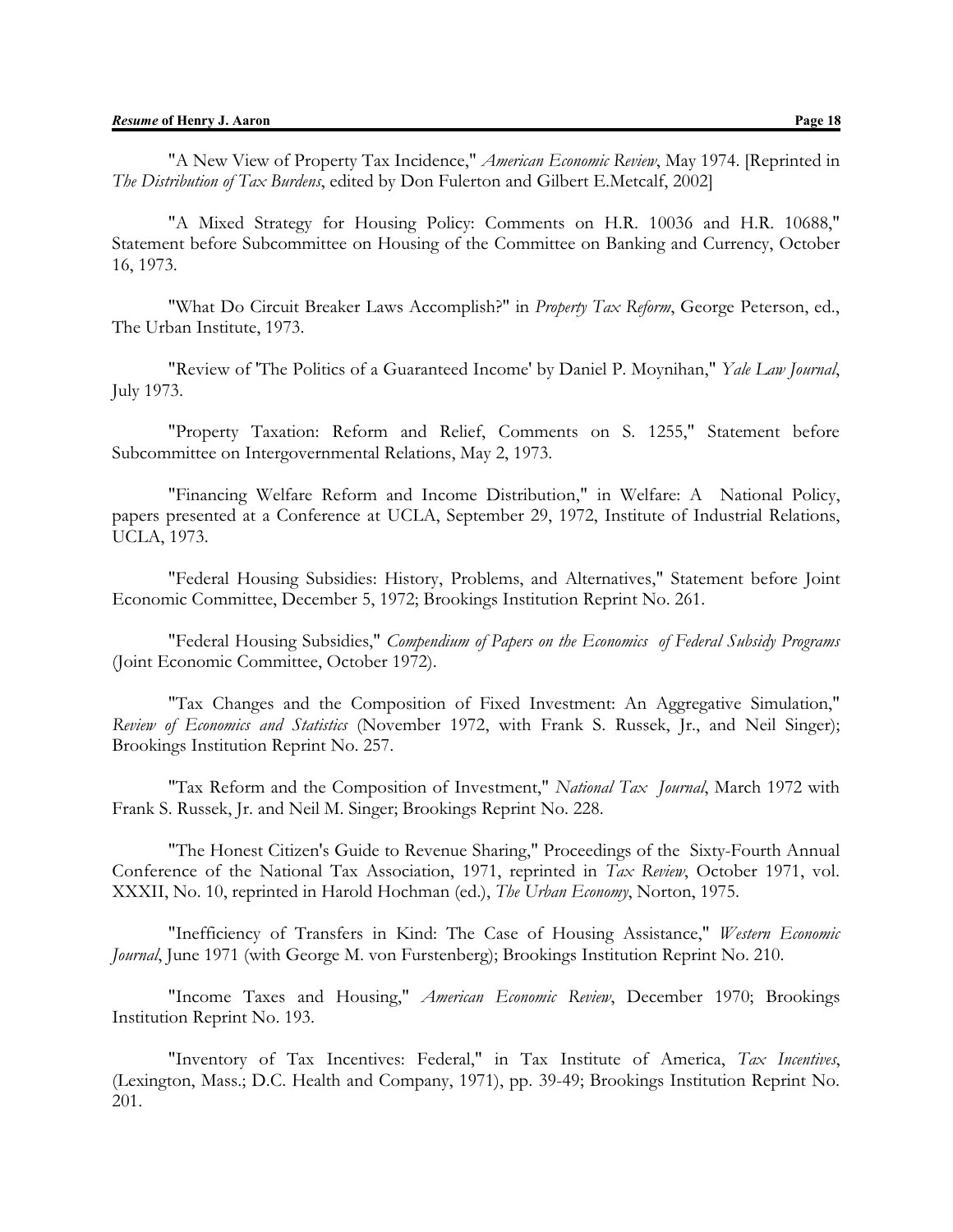"Local Public Expenditures and Migration Effect," *Western Economic Journal*, December 1969.

"Public Goods and Income Distribution," *Econometrica*, November 1970 (with Martin C. McGuire); Brookings Institution Reprint No. 202.

"What is a Comprehensive Tax Base Anyway?" *National Tax Journal*, December 1969.

"Tax Exemptions--The Artful Dodge," *Trans-action*, March 1968.

"Efficiency and Equity in the Optimal Supply of a Public Good," *Review of Economics and Statistics*, February 1969 (with Martin C. McGuire); Brookings Institution Reprint No. 154.

"Income Transfers for the Poor: A Quick Tour," *Monthly Labor Review*, March 1969.

The Differential Price Effects of a Value Added Tax," *National Tax Journal*, June 1968; Brookings Reprint No. 150.

"The Foundations of the 'War on Poverty' Reexamined," *American Economic Review*, December 1967.

"Some Observations of Property Tax Valuation and the Significance of Full Value Assessment," in *Proceedings of the Sixth Conference of the Committee of Taxation Resources and Economic Development*, Milwaukee, Wisconsin, July 7, 1967, University of Wisconsin Press, 1969.

"The Objectives of Social Security," in *Old Age Income Assurance, Part III, Public Programs, A Compendium of Papers on Problems and Policy Issues in Public and Private Pension Systems*, Subcommittee to the Subcommittee on Fiscal Policy of the Joint Economic Committee, 90th Congress, lst Session 1967); Brookings Institution Reprint No. 144 (with Joseph A. Pechman and Michael L. Taussig).

"The Structuralist-Monetarist Controversy: A Note on Evidence," *Journal of Development Studies*, January 1967.

"The Social Insurance Paradox," *The Canadian Journal of Economics and Political Science*, August 1966; reprinted in *Old Age Income Assurance;* reprinted in *Foundations of Pension Finance*, edited by Zvi Bodie and E. Philip Davis

"Social Security: Equities and Inequities under United States Social Security," and "International Comparison," in *The Economics of Income Maintenance* (Otto Eckstein, editor), Brookings Institution, December 1966.

"Rent Controls and Urban Development: A Case Study of Mexico City," *Social and Economic Studies,* December 1966.

"Rate Progressivity and the Direct Taxation of Personal Income," *TAXES--The Tax Magazine*, July 1966.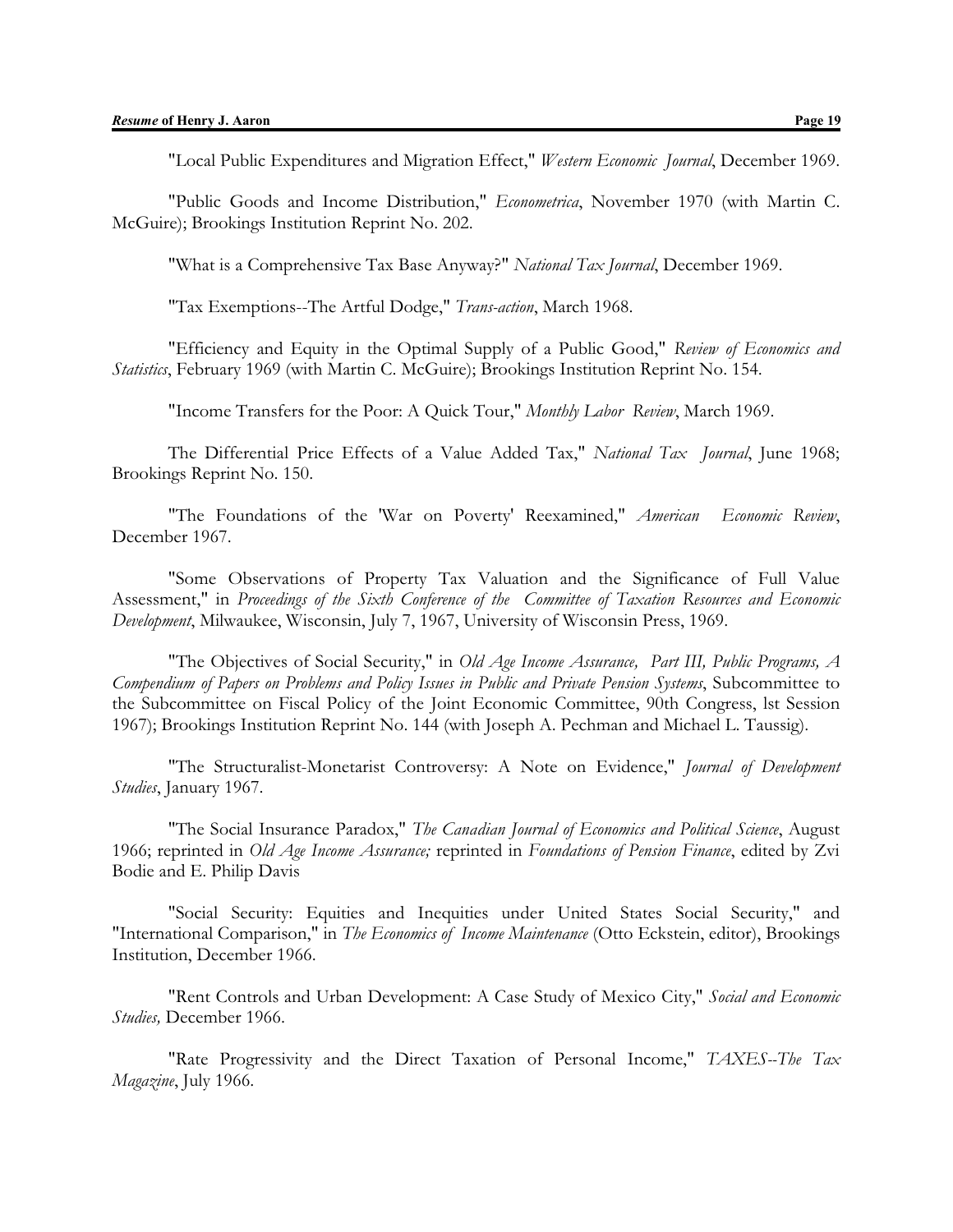"Kaldor's Proposal for Limited Accelerated Depreciation: A Note," *Indian Economic Journal*, July-September 1965.

"Some Comments on Tax Burden Indices," *National Tax Journal*, September 1965.

"Assessment Sales Ratios Under the Boston Property Tax," with Oliver Oldman, *National Tax Journal*, March 1965.

#### **Popular Articles**

"Obamacare Is Here To Stay, So Let's Fix It," *Real Clear Markets, 12 June 2014*

"Here to Stay—Beyond the Rough Launch of the ACA," *The New England Journal of Medicine*, 12 June 2014 vo. 370, no. 24, pp. 2257-2259

"The Legal Challeges to Obamacare Are Absurd," *Real Clear Markets*, 1 April 2014

"States Engaging in Fiscal Madness," *National Journal Opinion*, 18 March 2014

"Why Now Is Not the Time for Medicare Premium Support," (with Austin Frakt), *The New England Journal of Medicine,* 25 January 2012

"Triumph and Tribulation: How Progressives Might Approach Changes to Medicare, Medicaid, and Social Security," *American Prospect*, 24 January 2014.

"The Parlous Prospects of Obamacare," BlogPost, 11 December 2013

"Now's Not the Time for Liberals to Say "I Told You So" About Obamacare," (with Harold Pollack), *The New Republic*, 28 November 2013

"Obamacare Policy Jiu-Jitsu," BlogPost, 14 November 2013

"Sizing Up the Obama Administration's Defense of the Health Reform Law," *The National Journal*, 9 January 2012

"The Super Committee: Less Important Than Meets The Eye," *Health Affiars Blog*, 19 November 2011

"It's Taxes, Stupid!" *Kaiser Health News*, 12 October 2011

"The Central Question for Health Policy in Deficit Reduction," *The New England Journal of Medicine*, 12 October 2011

"Medicare Reform: Rhetoric versus Substance," The Brookings Institution, 11 October 2011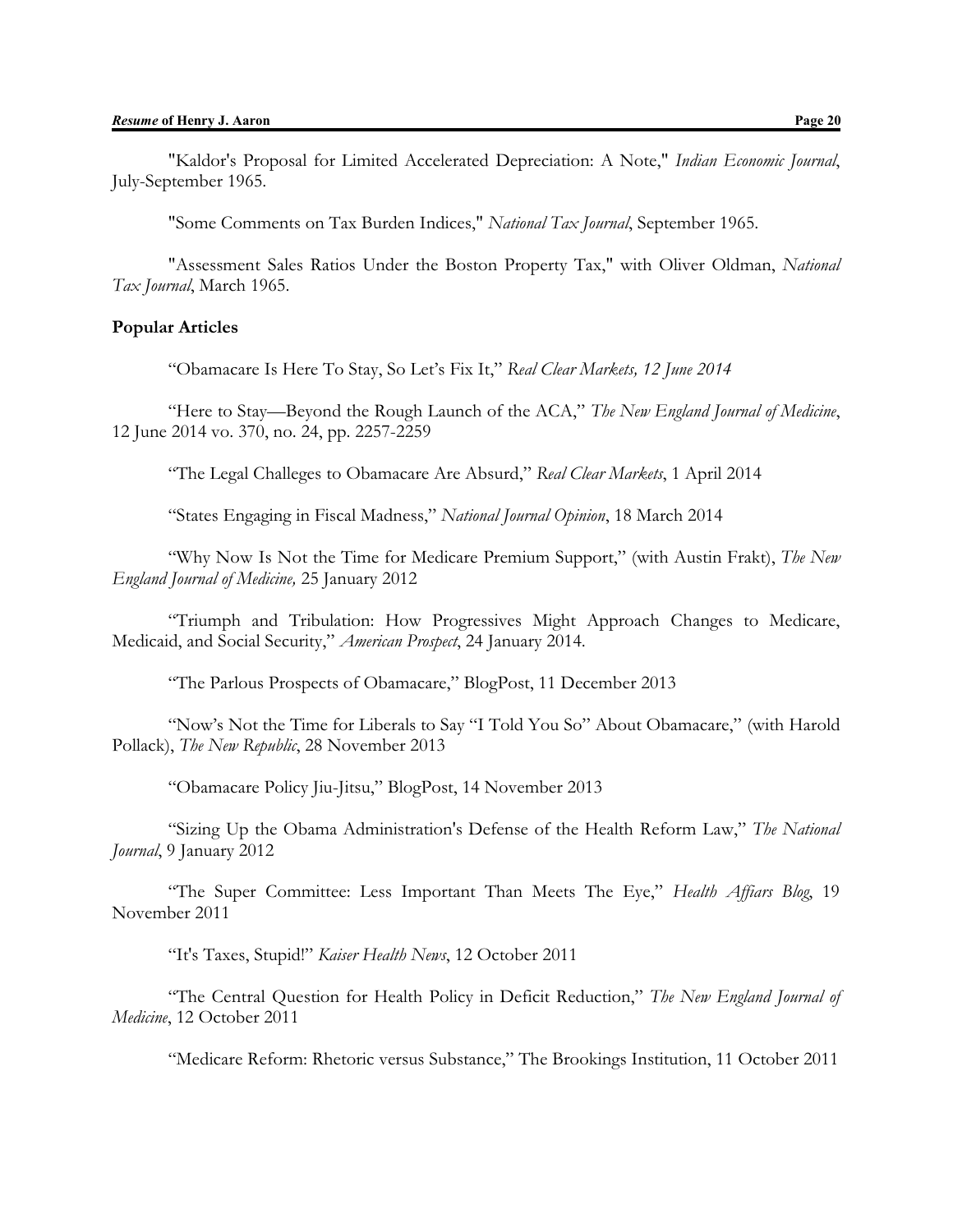"Census Numbers Indicate the Safety Net is Working," *Health Affairs Blog*, 15 September 2011

"IPAB Repeal Not Warranted," *Politico*, 15 July 2011

"How the GOP Turned Tax Reform into a New Way to "Starve the Beast," *The New Republic*, 8 July 2011

"A Tale of Two Deficits" *The New Republic*, 11 June 2011

"The Independent Payment Advisory Board —Congress's 'Good Deed'" *The New England Journal of Medicine*, 11 May 2011

"Wisconsin Rep. Paul Ryan's Roadmap to Nowhere: Budget Plan Will Not Reduce Our Deficit," *New York Daily News*, 10 April 2011

"The Problems with "Premium Support" Medicare Reform Plans," *Brookings Up-front Blog,* 7 April 2011

"How *Not* to Reform Medicare," *New England Journal of Medicine*, vol. 364(17), 28 April, 2011, 1588-15-90

"Systemic Reform of Health Care Delivery and Payment," The Economists' Voice: Vol. 7 : Issue. 5, Article 5. DOI: 10.2202/1553-3832.1823 Available at: <http://www.bepress.com/ev/vol7/iss5/art5> December 2010

"All or Nothing = Nothing," *The New York Times*, 4 December 2010

"Put the Bowles-Simpson Plan on Ice," *The Fiscal Times*, 3 December 2010

"A Deficit-Reduction Plan Rife With Problems," *The Fiscal Times*, 12 November 2010

"The Midterm Elections — High Stakes for Health Policy," *The New England Journal of Medicine*, 8 September 2010

"First, Do No Fiscal Harm," *The Fiscal Times*, 3 September 2010

"Social Security: A Consensus Based on Confusion—Part I" and "Social Security: A Consensus Based on Confusion (Part II)," *The Fiscal Times*, 19-20 July 2010

"The Sustainable Growth Rate for Physician Payment — An Indispensable Abomination," *New England Journal of Medicine*, posted 9 July 2010, published 29 July 2010

"The War Isn't Over," *New England Journal of Medicine*, posted 24 March, 2010, published 8 April 2010, pp. 1259-1261 (with Robert D. Reischauer)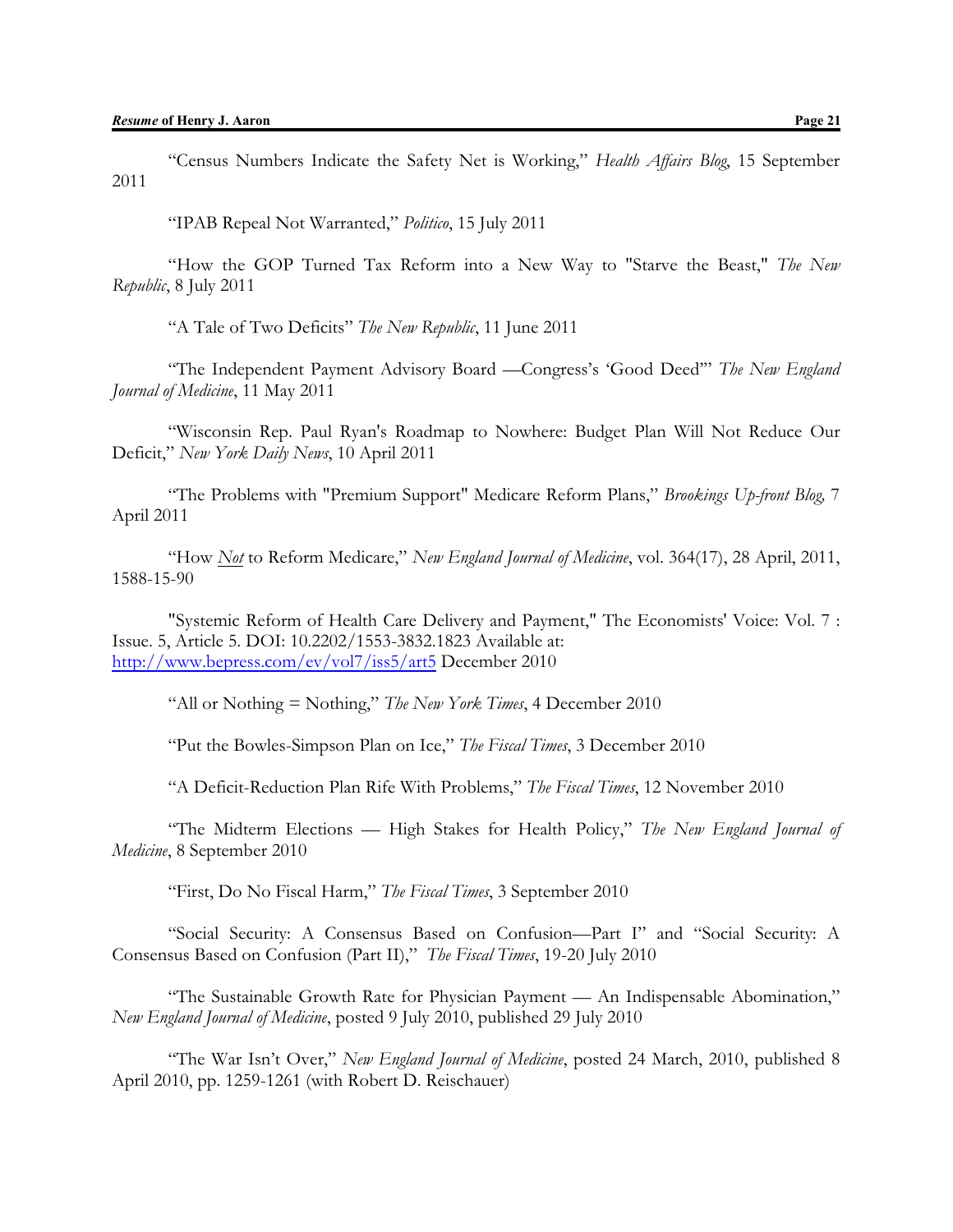"Health Care Reform in Perspective," *New England Journal of Medicine*, vol. 361, e30, no. 16, by Arnold Epstein, Henry J. Aaron, Katherine Baicker, Jacob Hacker, and Mark Pauly

"Is Health Care Spending Excessive? If so, What Can We Do About It?" *Health Affairs*, 28, no. 5 (September/October 2009, pp. 1260-1275

"Why Paying for Health Reform is Difficult and Essential: Numbers and Rules**,"** *New England Journal of Medicine*, vol. 361, no. 10 (3 September 2009), pp. 1-3.

"The Pitfalls of Overreaching in Health Reform," *Health Affairs,* 28, no. 2 (2009), w184 w187, (published on line 16 January 2009: 10:1377/hlthaff.28.2.w184)

"Waste: We Know You are Out There," *New England Journal of Medicine*, vol. 359, no. 18 (30 October 2008), pp. 1865-1867.

"Social Security: Getting the Facts Right," *The Fiscal Times*, 28 March 2010

"The Health Care War Isn't Over," (with Robert D. Reischauer), *The New England Journal of Medicine*, 24 March 2010

"Health Reform Essentials," *Politico*, 25 February 2010

"Paying for Health Care Not Fun, But Worth the Cost," *The Fiscal Times*, 25 February 2010

"Forging Ahead — Embracing the "Reconciliation" Option for Reform," *The New England Journal of Medicine*, 10 February 2010

"A Budget Commission: Form Not Substance," *The Fiscal Times*, 2 February 2010

"Health Reform: The Need To Move Forward," *Health Affairs*, 1 February 2010

"Health Reform: The Way Forward, *The National Journal*, 28 January 2010

"Cricket, Rugby and U.S. Health Reform: Three Sports, in Increasing Order of Violence," United Kingdom Health Economics Study Group, 7 January 2010

"Health Reform Legislation Would Accomplish More Than Critics Admit," *The Washington Post*, 18 December 2009

"Fix Baucus' Health Reform Rx: Three Big Changes Democrats Must Make for the Bill to Work" *The New York Daily News,* 13 October 2009

"Bend the Revenue Curve: Health Reform Alone Won't End Deficits, (with Isabel Sawhill), *The Washington Post*, 13 October 2009

"Grading the Baucus Health Plan," *The New York Times*, 16 September 2009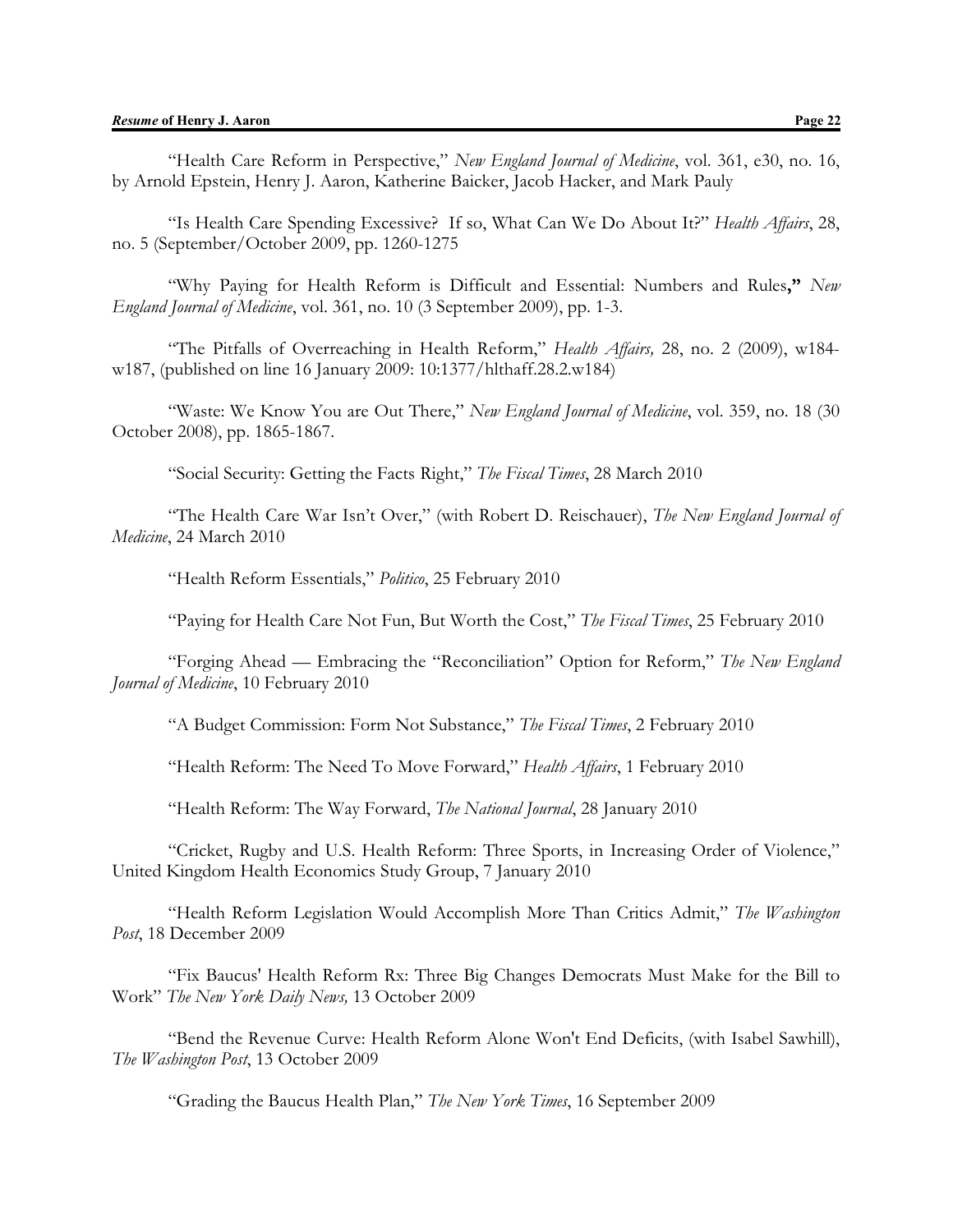"Obama's Speech: Reviving Health Reform," *Health Affairs*, 10 September 2009

"There Is a Better Way for Health Care Reform." (Review of *Chaos and Organization in Health Care*, by Thomas Lee and James Mongan), *Health Affairs,* 9 September 2009

"There is No Entitlement Crisis; There Is a Health Care Funding Crisis," *The AARP Bulletin*, 1 September 2009

"Why Paying for Health Care Reform Is Difficult and Essential: Numbers and Rules," *New England Journal of Medicine*, 5 August 2009

"Health Reform: The Reality Show," *Kaiser Health News*, June 18, 2009

"Health Care Entitlements and The Federal Budget" *Comments to the Youth Entitlement Summit, June 15, 2009*

"Health Care Reform: Beware of Interest Groups Bearing Gifts," *Huffington Post,* May 12, 2009

"U.S. Health Care Reform: The Art of the Possible," *The New Republic Online*, May 9, 2009

"Obama's Health Care Overhaul Begins," *The Guardian*, March 5, 2009

"There Is No Entitlement Crisis," *Brookings Blog*, February 23, 2009

"Memo to President Obama: Ensure that Health Reform Succeeds," *Real Clear Politics*, February 4, 2009

"A Vision for the U.S. Pension System at 100," *The Fiscal High Road*, January 29, 2009

"Debating the Deficit," *The Times Higher Education Supplement*, 11 June 2004 [review of *The Coming Generational Storm* by Laurence J. Kotlikoff and Scott Burns]

"The Good, the Bad, and the Ugly," *The Washington Spectator,* 15 January 2004

"The Grand Delusion," *Century Issures*, 15 October 2003

"Template for Health Care Coverage," *The Washington Post*, November 25, 2002

"Aaron Critiques Bush Tax Cut Proposal," *Tax Notes*, 12 March 2001, pp. 1558-62.

**"**Bush's Shaky Retirement Plan," (with Alan Blinder), *The Washington Post*, August 24, 2000

"Reforming Social Security without Watering It Down," *TIAA-CREF Investment Forum*, June 2000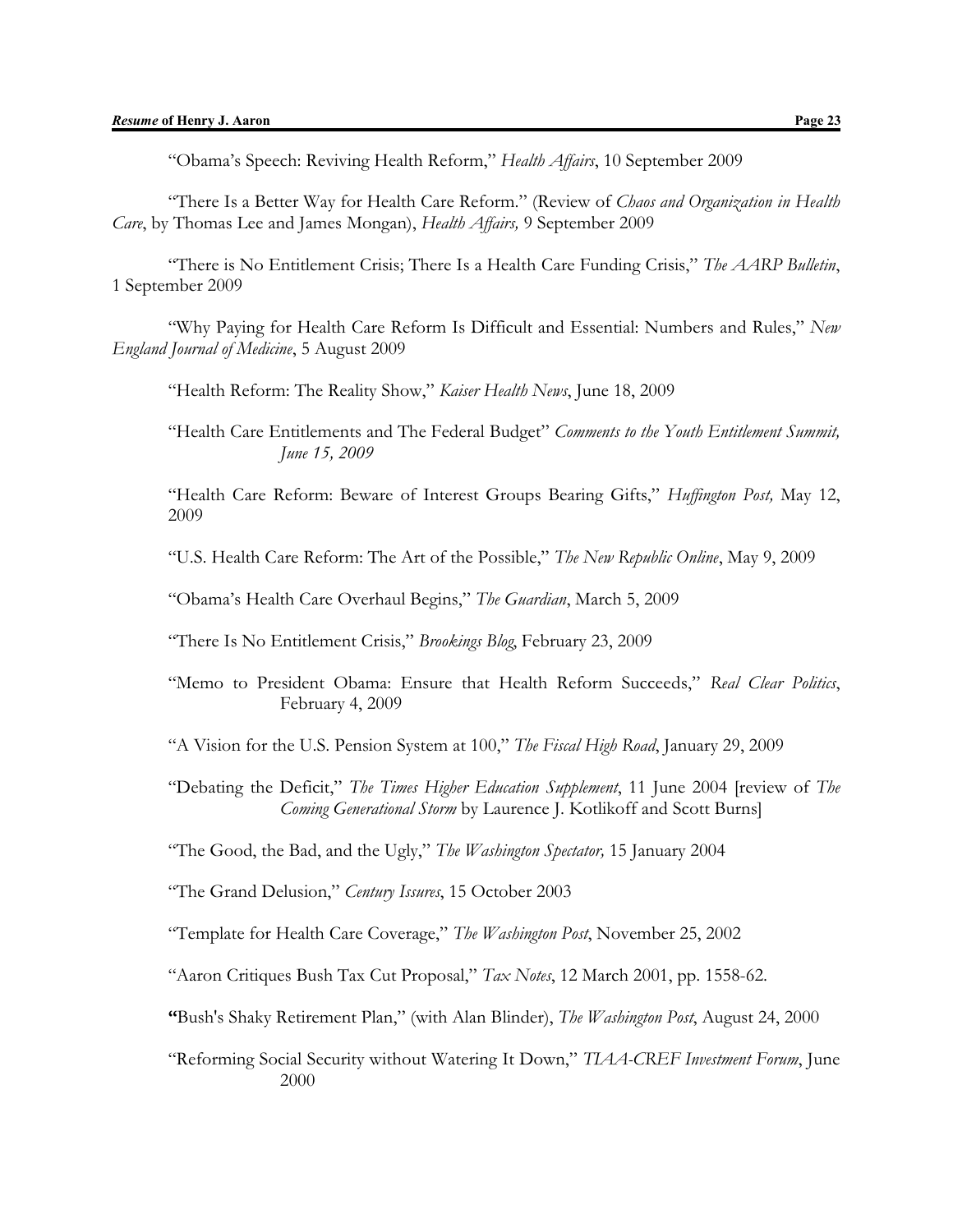"Don't Let Good News Stop Benefit Reforms," *Los Angeles Times*, April 24, 2000

"The Great Pretenders," *The Washington Post*, November 8, 1999

**"**To the Market," (with Robert D. Reischauer), *The Washington Post*, February 23, 1999

"Clinton's Got a Wise Plan for the Surplus," *Newsday*, February 2, 1999

"Budget—The Big Picture," *Science*, vol. 281, no. 5375, July 17, 1998

"Tune It Up, Don't Trade It In: The Future of Social Security," *The Washington Post, Outlook*, April 19, 1998 (with Robert Reischauer)

"A Look at Death and Taxes," *The Washington Post*, May 4, 1997.

"Is a Crisis Really Coming?: Two Experts Face Off Over the Future of Social Security and Medicare," *Newsweek*, December 9, 1996.

"The Myths of the Social Security Crisis: Behind the Privatization Push," *The Washington Post*, July 21, 1996.

"Newest Public Utility? Health Care" *Newsday,* January 25, 1996.

"An Ounce of Prevention as Costly as the Cure," *The Washington Post*, November 16, 1995 (with William B. Schwartz).

"Better Care, Yes. Cheaper, No Way," *The New York Times*, February 18, 1995.

"Baseball Ain't Broke," *The Washington Post,* August 9, 1994.

"There's No Free Lunch on Health-Care Reform," *USA Today*, June 7, 1994.

"Beware the Unattached Male," *The Washington Post*, February 16, 1994

"Social Security: It Is Affordable," *The Washington Post*, February 15, 1994 (with Robert Ball).

"Jim Cooper's Pointless Plan," *The New York Times*, February 13, 1994.

"The Myth of Means-Testing," *The Washington Post*, November 14, 1993 (with Robert Ball).

"At Last, a Solid Plan. Now, To Make It Work." *The New York Times*, September 22, 1993.

"What's The Rush on Health Care?" *The New York Times*, November 14, 1992

"The Right to Health Care Has Limits," *The Wall Street Journal*, September 17, 1993.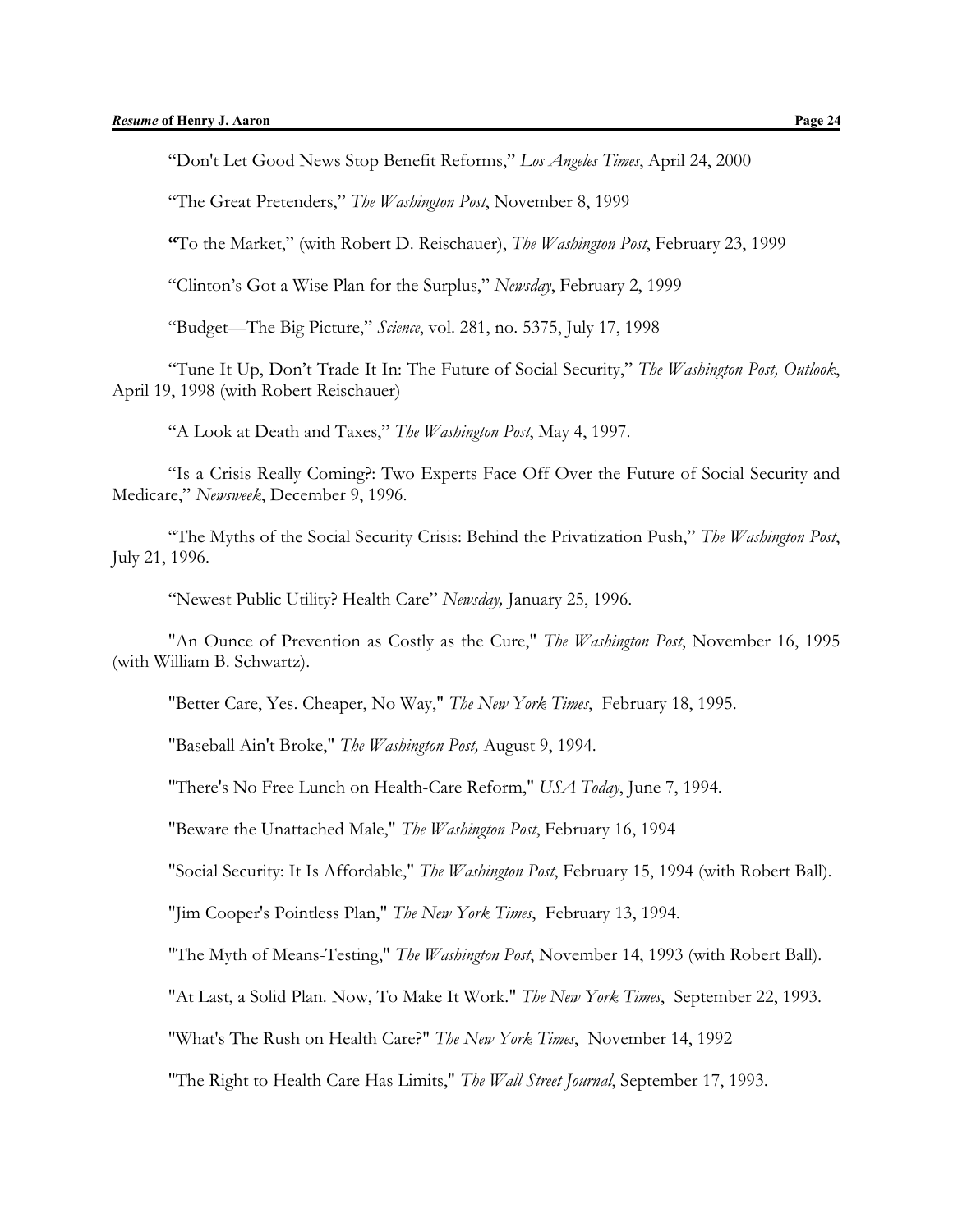"Why States, Cities are in Such a Sorry State," *The Boston Globe*, June 23, 1991.

"The Achilles Heel of Health Care Rationing," *The New York Times*, July 9, 1990, (with William B. Schwartz).

"If U.S. is unequal, Don't Blame the Payroll Tax," *Wall Street Journal*, February 14, 1990.

"Moynihan's Right, but...," *The New York Times*, January 18, 1990 (with Charles L. Schultze).

"Reviving IRAs Would Drain the Treasury," *Newsday*, November 24, 1989.

"But Deficits Really Do Matter," *The Boston Globe*, January 29, 1989 (with Gary Burtless).

"A Tough Choice on Health Care Costs," *The New York Times*, April 6, 1988 (with William B. Schwartz).

"Bite the Deficit, Not Social Security," *The Washington Post*, December 16, 1987 (with Robert Reischauer).

"Social Security: The Baby Boomers Need Those Reserves," *The Washington Post*, September 5, 1987.

"Social Security Lives," *U.S. News and World Report*, April 14, 1986, p. 77.

"Which Tax-Exempts to Exempt," *The New York Times*, April 2, 1986.

"How a V.A.T. Would Hurt Our Exports," *The New York Times*, March 23, 1986.

"Reagan's Tax Reform Shouldn't Be Sold as What It Isn't," *The Los Angeles Times*, June 27, 1985 (with Harvey Galper).

"How to Tell If Reagan Is In Tax Wonderland," *The Washington Post: Outlook*, May 26, 1985 (with Harvey Galper).

"Rx for Disaster: A Surcharge on Imports," *The New York Times*, May 26, 1985 (with Robert Lawrence).

"How to Tell If Taxes Really Are Being Reformed," *The Los Angeles Times*, May 17, 1985 (with Harvey Galper).

"Tax Income When It Is Disposed Of," *U.S. News and World Report*, December 10, 1984. "The Painful Prescription," *Enterprise,* June/July 1984, (with William B. Schwartz).

"Big Deficit Creates Chance for Tax Reform," *Los Angeles Times*, June 26, 1984, Part II.